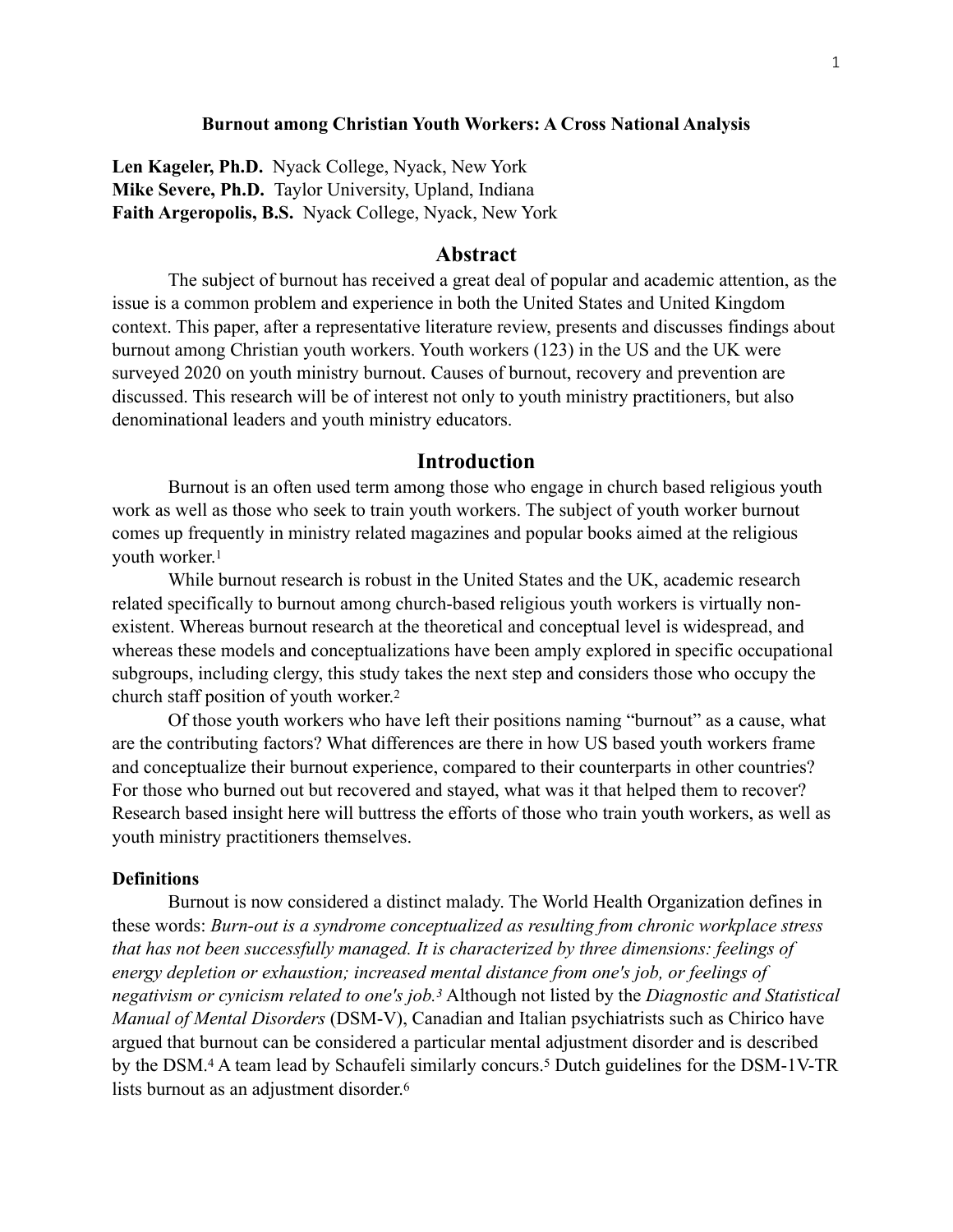Burnoutis not something for which one can obtain a prescription, $7$  but the concept of burnout is described variously by both US and non US researchers. Sometimes it is defined in terms of outcomes, such as Cordes and Dougherty's "increased turnover, absenteeism, and reduced productivity,["](#page-20-0)<sup>[8](#page-19-7)</sup> or as "exhaustion, cynicism, and perceived (lack of) job control"<sup>9</sup> as well as "exhaustion and depersonalization."[10](#page-20-1)

<span id="page-1-3"></span><span id="page-1-1"></span>An academic consensus has emerged through the widespread usage of the Maslach Burnout Inventory (MBI). The MBI posits burnout as a multidimensional issue. In the words of Maslach herself "*Burnout is a prolonged response to chronic emotional and interpersonal stressors on the job, and is defined by the three dimensions of exhaustion, cynicism, and inefficacy."[11](#page-20-2)*

<span id="page-1-5"></span><span id="page-1-4"></span>The MBI has been updated through the years and used extensively in both the US and EU. Schutte, Toppinen, Killimo, and Schaufeli, for example, used the MBI-General Survey among several classes of occupations (N=9055) in Finland, Sweden, and the Netherlands and found the three-stage theoretical model of the MBI had good internal validity and reliability. <sup>12</sup>[T](#page-20-3)he MBI is not the only burnout survey in usage however, as a brief overview of relevant burnout research will show.

# <span id="page-1-9"></span><span id="page-1-7"></span><span id="page-1-6"></span><span id="page-1-2"></span><span id="page-1-0"></span>**Burnout research, a brief review**

The present study is at the narrow end of a conceptual funnel. The wide end begins with general studies about the phenomenon, some of which have already been described. Representatives of other general studies include follow up studies done by Maslach herself. Six key domains are predictive of burnout or the opposite, engagement: workload, control, rewards, community, fairness and values[.](#page-20-4)<sup>[13](#page-20-4)</sup> For example, workplace incongruity when it comes to perceived fairness is correlated with burnout. That is, employees who feel their treatment is not just or fair are more at risk of burnout[.](#page-20-5)<sup>[14](#page-20-5)</sup> Similar results were found three years earlier in Spain. Those who perceived a negative "justice climate" were at higher risk for disengagement and burnout[.](#page-20-6) [15](#page-20-6)

<span id="page-1-8"></span>A number of research indexes look for three dimensions when predicting burnout: exhaustion, psychological distancing and lack of confidence. Psychological distancing is observed as depersonalization or cynicism, being emotionally flat or having an expedient connection to work. Lacking confidence in one's work "may manifest as a subjective sense of diminished personal accomplishment or professional efficacy.["](#page-20-7)<sup>[16](#page-20-7)</sup> These factors are visible as physical and emotional illness, absenteeism, turnover, loss of creativity, reduced commitment, reduced productivity, and other symptoms. High levels of burnout can result in unknowingly enacting harm on oneself, coworkers or clients[.17](#page-20-8)

<span id="page-1-12"></span><span id="page-1-11"></span><span id="page-1-10"></span>The middle of the conceptual funnel describes the phenomenon of burnout across intercultural contexts. Reacting to early studies which seemed to imply primarily human service workers were prone to burnout, a major study in the Netherlands showed *any* job can be toxic to the individual worker. Here a "job demands-resources" (JD-R) model was proposed as at least an extension, if not an improvement, of the MBI[.](#page-20-9)<sup>[18](#page-20-9)</sup> Subsequent JD-R model studies of 654 Spanish and 477 Dutch employees found health impairment as a result of burnout and that "…multigroup analyses showed that the structural paths of the model were invariant across countries[.](#page-20-10) [19](#page-20-10)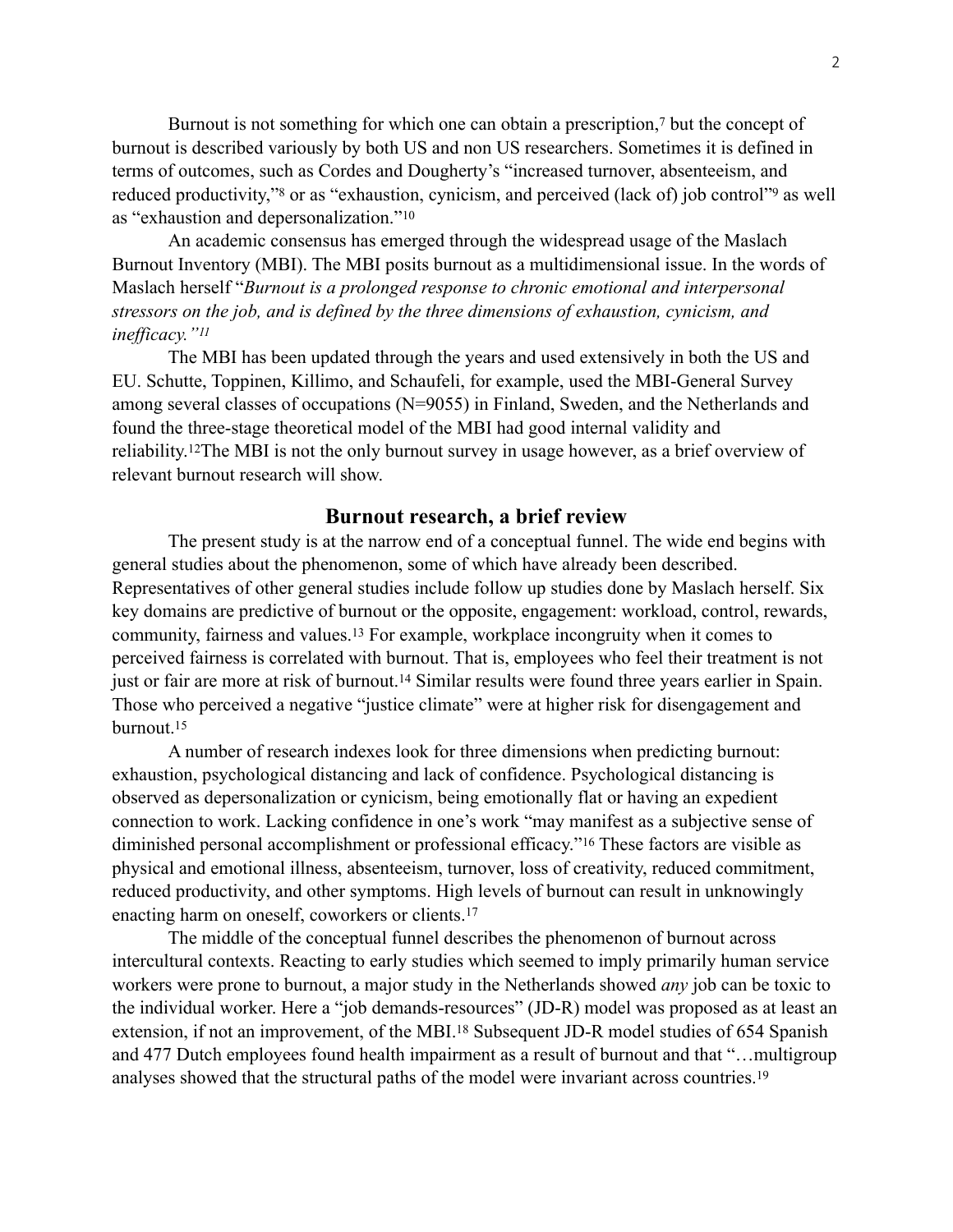The narrow end of the conceptual funnel is occupation. To extend, deepen and clarify burnout conceptualizations various studies on both continents have applied burnout models to specific occupational subgroups. Among the many occupational groups studied in the US are lawyers, oncologists, human service workers, middle school teachers and dentists[.20](#page-21-0)

<span id="page-2-1"></span><span id="page-2-0"></span>Since clergy abound in both the US and other countries, it is no surprise that this particular occupational subgroup has received considerable academic attention. Here the research takes a step closer to church youth workers and their working environment. One US based study focused on the cumulative effect of external stressors, such as bureaucracy, lack of administrative support, and inadequate work conditions combined with a variety of internal factors, including idealism,a hard-driving personality, and perfectionism.<sup>[21](#page-21-1)</sup> A meta-analysis of relevant studies from the fields of medicine, nursing, psychology, and sociology found that among religious professionals, Protestant clergy experienced the most occupational stress, whereas Catholic sisters reported the least. Among the many causes of Protestant clergy burnout was the stress ministryplaced on the family.<sup>[22](#page-21-2)</sup> At least one US Protestant denomination, the American Baptist, has tried to stem clergy departures through a "Clergy Health Initiative." This research sees a link between poor health and stress. American Baptist Pastors are now given gym memberships.[23](#page-21-3)

<span id="page-2-4"></span><span id="page-2-3"></span><span id="page-2-2"></span>In another major US study, researchers considered why so many persons are leaving local church ministry and what might be done to reduce those numbers[.](#page-21-4)<sup>[24](#page-21-4)</sup>. Their survey and interviews included clergy from the Presbyterian Church (USA), Assemblies of God, United Methodist Church, Lutheran Church-Missouri Synod, and the Evangelical Lutheran Church in America. The study compared clergy who stayed in ministry with those who left on a number of indices. Results of burnout expressed in other studies included feelings of isolation and loneliness, stress or conflict with "those above," and doubts about one's abilities. A more recent study in the Presbyterian Church (USA) included 744 clergy. The impact of five support initiatives were analyzed: study leave, sabbaticals, ministry mentors, spiritual directors, and minister peer groups. Controlling for age and personality, none of the five strategies statistically correlated with lower emotional exhaustion. That is the bad news. The good news from the study is that two things increased satisfaction in ministry: having a mentor, and taking a study leave[.](#page-21-5)<sup>[25](#page-21-5)</sup> A meta-study of 84 other studies published in 2017 showed a similarity among clergy and other helping professions such as counselors, teachers, and emergency personnel. The common instrument used in all of the studies was the Maslach Burnout Inventory.[26](#page-21-6)

<span id="page-2-7"></span><span id="page-2-6"></span><span id="page-2-5"></span>UK and other non USA based studies on clergy burnout are more numerous than in the US, probably owing that several countries have official religions/churches (e.g. Church of England, Dutch Reformed Church). The public universities in these countries have theology departments with an aim to prepare men and women for clergy service and the sociologists in these universities (not to mention the theologians) have keen interest in pastoral ministry longevity. For example, a study in the Netherlands, using the now familiar Maslach Burnout Inventory explored comparisons between clergy burnout and burnout rates in other occupations. Several studies nuanced the MBI by additionally including a personality- type survey. Wilko, Tomic, and Evers found that clergy were less likely to burnout generally than in other professions. However, clergy with weaker "emotional stability" scores on the Extroversion and Emotional Stability Personality Inventory were at greater risk of leaving the ministry due to burnout[.](#page-21-7)<sup>[27](#page-21-7)</sup> That same year a decadal burnout snapshot was taken of a long term longitudinal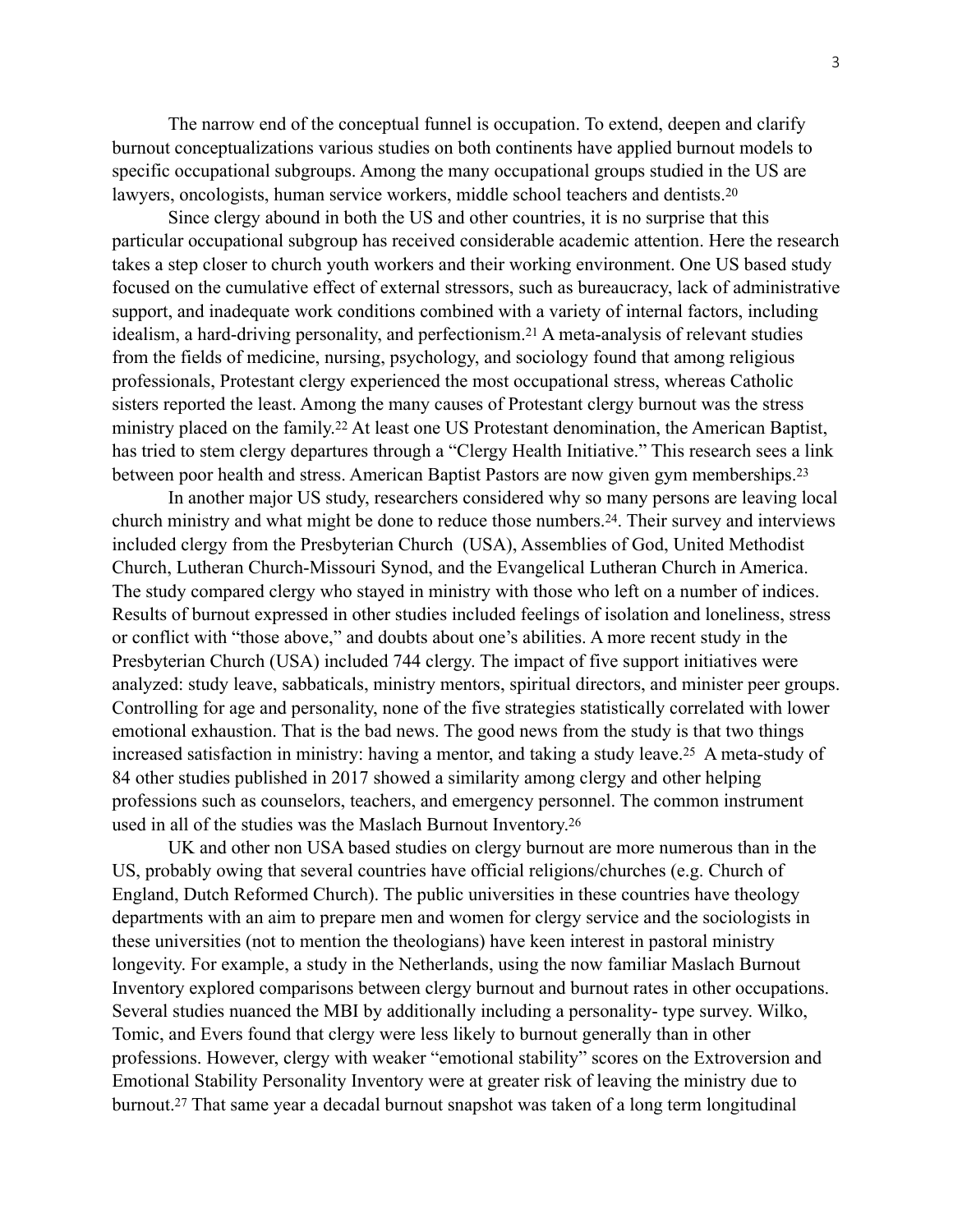<span id="page-3-0"></span>study of all Church of England clergy. Using a Maslach authorized MBI that was both anglicized and made clergy-relevant, high correlations were found between depersonalization and emotional exhaustion (r=.6234) as well as an inverse correlation between personal accomplishment and depersonalization.<sup>28</sup>[A](#page-21-8)nother study in Norway, whose dominant church is Lutheran, work/home conflict was among burnout causes in eight different occupational categories. [29](#page-21-9)

Clergy burnout studies in the UK/EU are not confined, however, to state-churches. In the UK a massive study of Roman Catholic clergy extended the clergy-relevant version of the MBI withthe Eysenck Personality Questionnaire.<sup>[30](#page-22-0)</sup> Results were consistent with the previously cited Wilko study which included personality indices, but also with the previously cited Randal study. Leslie took clergy burnout research in a new direction more recently in exploring whether or not the presence of companion animals (e.g. a pet dog) mitigated work related stress and reduced burnout[.](#page-22-1)<sup>[31](#page-22-1)</sup> Many of the items and indices seen in burnout research thus far have been carried forward in the present study of religious youth workers.

# <span id="page-3-2"></span><span id="page-3-1"></span>**Methodology**

<span id="page-3-3"></span>This study explores how those in the US and UK experience and recover from burnout. A 19-item questionnaire was conducted generating 123 valid responses. The survey instrument was reviewed and approved by the Nyack College IRB, and standard protocols for human subject research were followed. Those who took the survey experienced youth ministry burnout or had detailed knowledge of someone who experienced burnout. The survey explored both the causes and factors of burnout as well as recovery from burnout.

### **Sampling, population and delimitations**

The authors obtained permission to conduct a web-based survey from five youth ministry resource providers. The survey did not identify individuals but one question enabled elimination of potential duplicate responses. SurveyMonkey.com was the survey platform. The completion rate was 100% and the mean time taken to complete the survey was eight minutes. There were 123 valid responses, 90 from the US and 33 from the UK. As a convenience sample, the results are necessarily only true of those who filled out the survey. However, the authors believe that a sample of this size which includes quantitative and qualitative data are of interest to and relevant to the field of youth ministry and youth ministry education.

### **Instrumentation**

<span id="page-3-4"></span>The MBI was not chosen as a survey instrument in the present study for three reasons. First, even the clergy version of MBI does not capture some of the unique aspects of being a local church youth worker. Having youth work specific questions in the survey would particularly help youth ministry educators put these issues "on the radar" of their students. Secondly, the MBI has over thirty items as part of the survey. The survey in the present study contained only a dozen burnout related items. Most importantly, there exists a much larger study of US youth workers conducted in1998, whose items were tested for reliability and validity<sup>[32](#page-22-2)</sup> In "A Study of Protestant Youth Ministers in America" youth workers (n=2416) filled out a 243 item survey. Ten of the items in the study are (with permission) among those 243 of the Strommen study. In the present research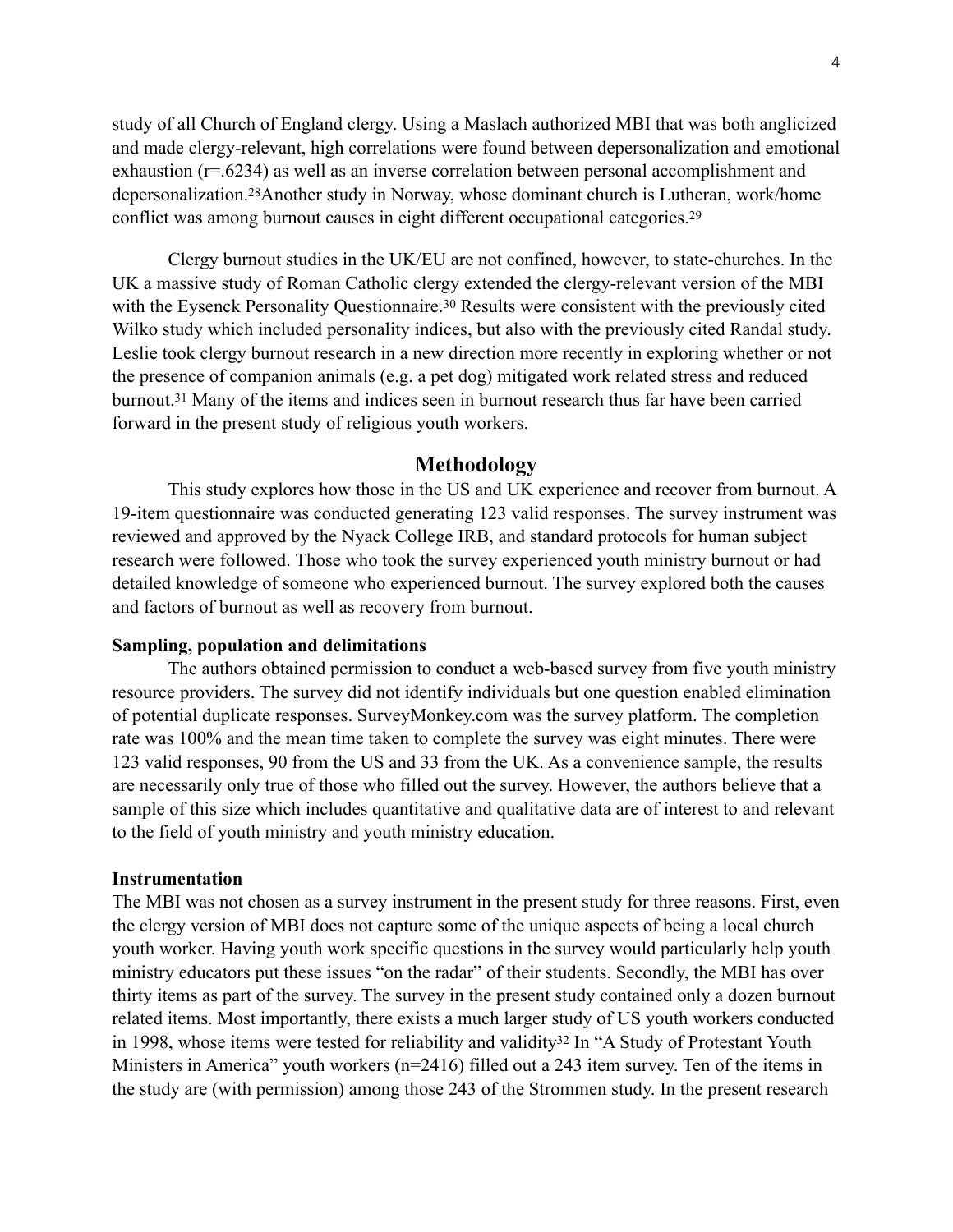respondents were given a list of twelve possible reasons for burnout and were permitted to select up to four that were contributory in their case.

The present survey included a personality question as well. Again, in an effort to achieve brevity and simplicity, the four scale "Lion, Otter, Golden Retriever, Ant" framework was adaptedfor an international audience.<sup>[33](#page-22-3)</sup> As shown in the literature review above, other researchers have seen a connection between burnout and personality type. Leslie Frances continued this research more recently with his own burnout inventory which also included personality assessment.[34](#page-22-4)

# <span id="page-4-1"></span><span id="page-4-0"></span>**Results and discussion**

A comparison of relevant demographic characteristics will set the stage for further analysis later.

| <b>Demographic Characteristics</b>      |           |           |  |  |
|-----------------------------------------|-----------|-----------|--|--|
|                                         | <b>US</b> | <b>UK</b> |  |  |
| Number of<br>respondents                | 90        | 30        |  |  |
| Gender                                  |           |           |  |  |
| % Male                                  | 63        | 52        |  |  |
| % Female                                | 37        | 47        |  |  |
| <b>Marital Status</b>                   |           |           |  |  |
| %Married                                | 74        | 55        |  |  |
| $\%$ Single                             | 26        | 45        |  |  |
| <b>%University</b><br>Graduate          | 79        | 97        |  |  |
| <b>%Youth Ministry</b><br><b>Degree</b> | 34        | 73        |  |  |
| <b>Years in that</b><br>ministry (mean) | 6.6       | 7.2       |  |  |

| Table 1                            |  |
|------------------------------------|--|
| <b>Demographic Characteristics</b> |  |

The majority of those who have experienced burnout are male in both the US and UK. In the UK, woman have burned out nearly equal the percentage of men. Considerably more US youth workers are married compared to the UK. Youth ministry educators, particularly in the US, will be interested to see that a greater percentage of the respondents in the UK (73% compared to 34%) had an actual degree in youth ministry from a college, university or seminary.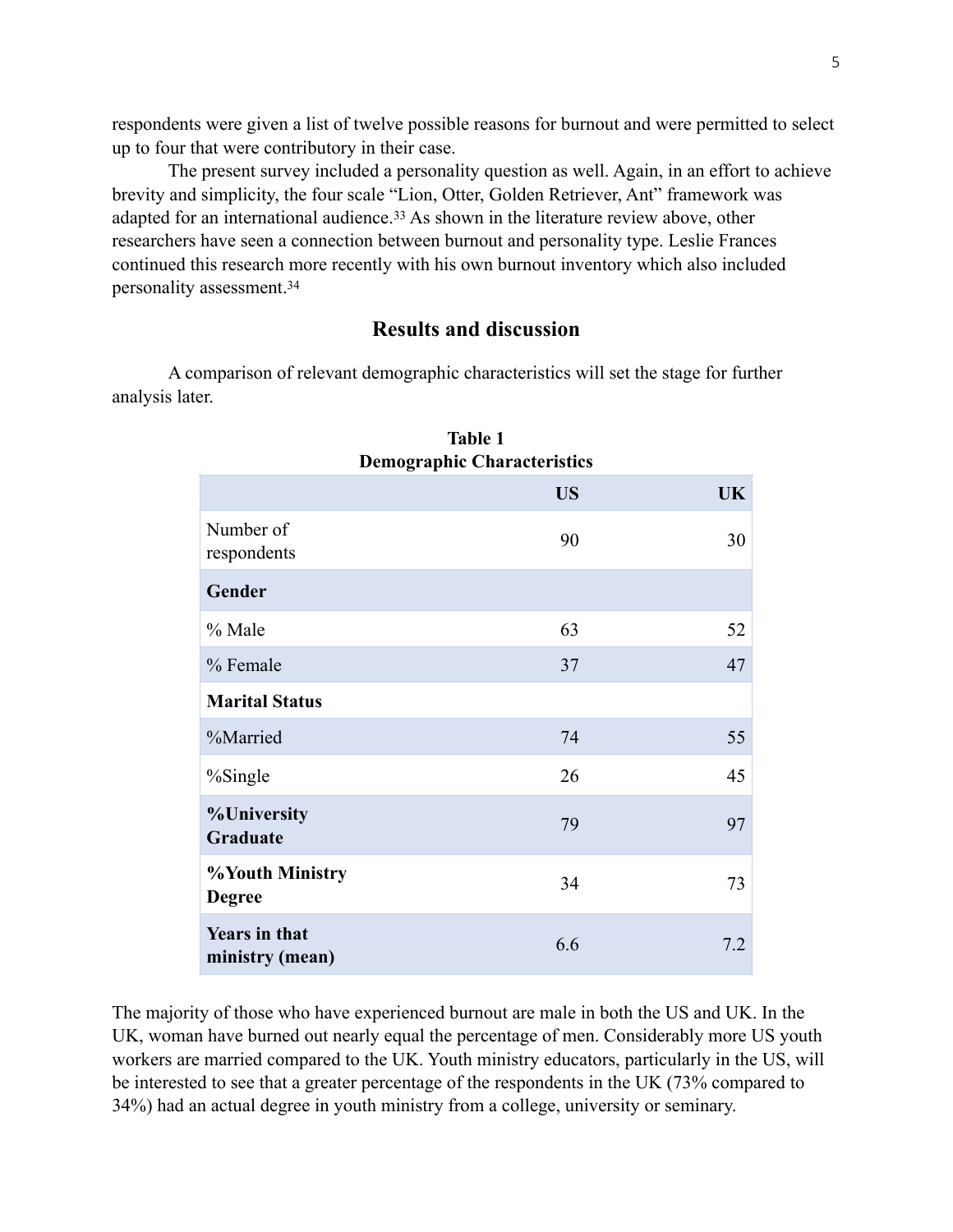How long do youth workers, even those who experience burnout, stay in their ministries? *When counting only the full time* paid category the mean number of years stayed in the US was 5.5 years (n=44). For the UK it was 5.2 years (n=22). The US figure. (5.5 years) is consistent with research indicating that youth workers, even ones who are having hard times, stay around five years.

As to where these youth ministries took place, Table 2 demonstrates the majority of contexts in the US were in a suburban context, but the vast majority of UK youth ministries were in an urban context. The sample is 100% Protestant as well. The main personality home bases of these youth workers are similar when it comes to those whose dominant style is positive leadership. There are significant differences in the others. In this sample, the UK youth workers are less fun loving than the Americans, but wow, they (UK) are a lot more caring.

|                                                  | <b>US</b> | UK  |
|--------------------------------------------------|-----------|-----|
| <b>Ministry</b><br><b>Setting</b>                |           |     |
| %urban                                           | 19        | 61  |
| %suburban                                        | 54        | 32  |
| %rural                                           | 27        | 7   |
|                                                  |           |     |
| <b>Religious</b><br><b>Setting</b>               |           |     |
| % Protestant                                     | 100       | 100 |
|                                                  |           |     |
| <b>Main</b><br><b>Personality</b><br><b>Type</b> |           |     |
| % leader                                         | 28        | 29  |
| %fun loving                                      | 23        | 11  |
| <b>%</b> personally<br>caring                    | 27        | 46  |
| %detailed                                        | 21        | 14  |

**Table 2 Ministry and Personality Contexts**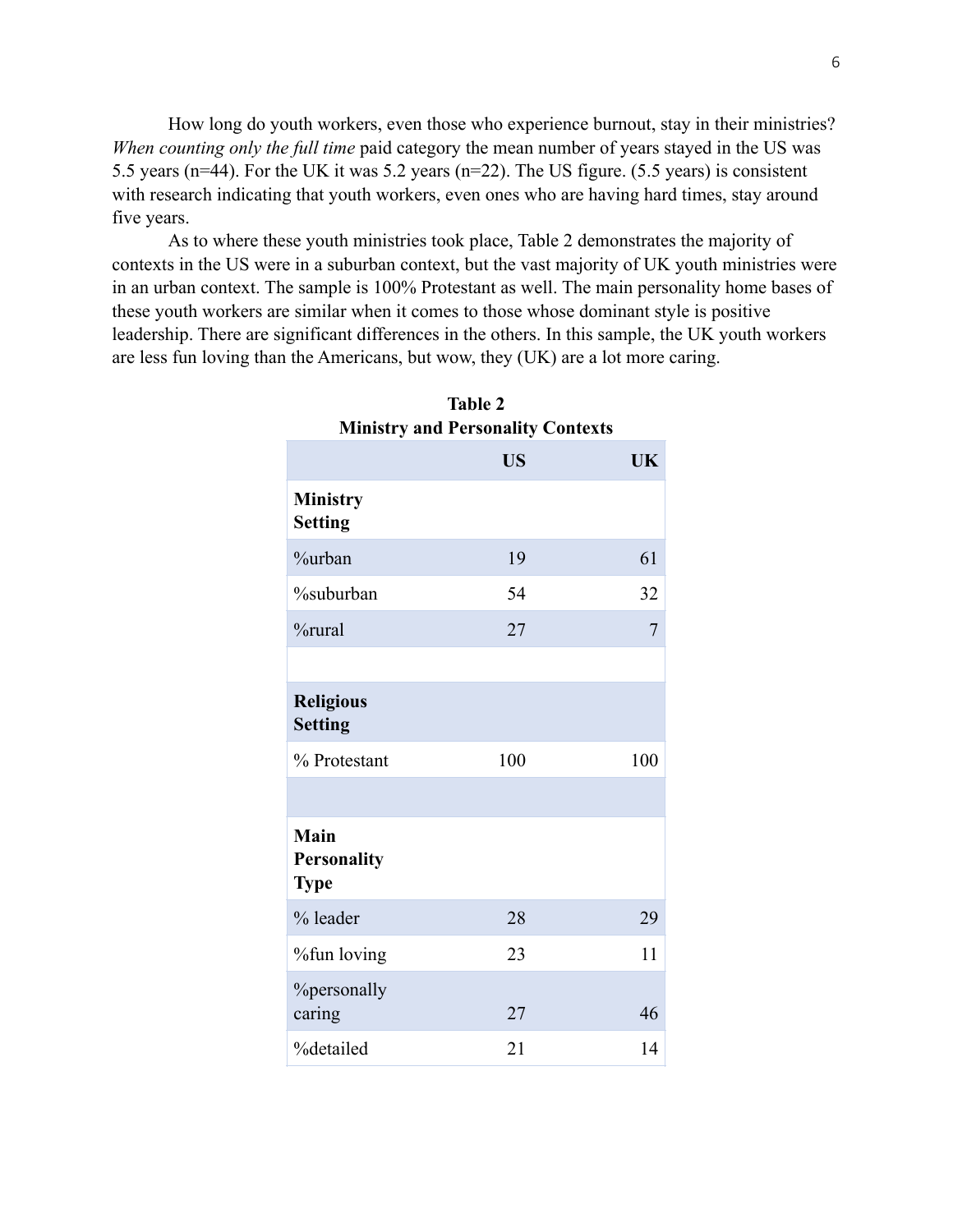When it comes to what contributes to burnout among youth workers, Table 3 shows the most important causes of burnout within respondents.





Feeling isolated or lonely, spiritual dryness, pastor hard to get along with, and too much criticism are the top four items named by these US and UK youth workers. The data can help the issues become clearer by comparing US and UK responses, as well as their ministry context of urban/suburban/rural.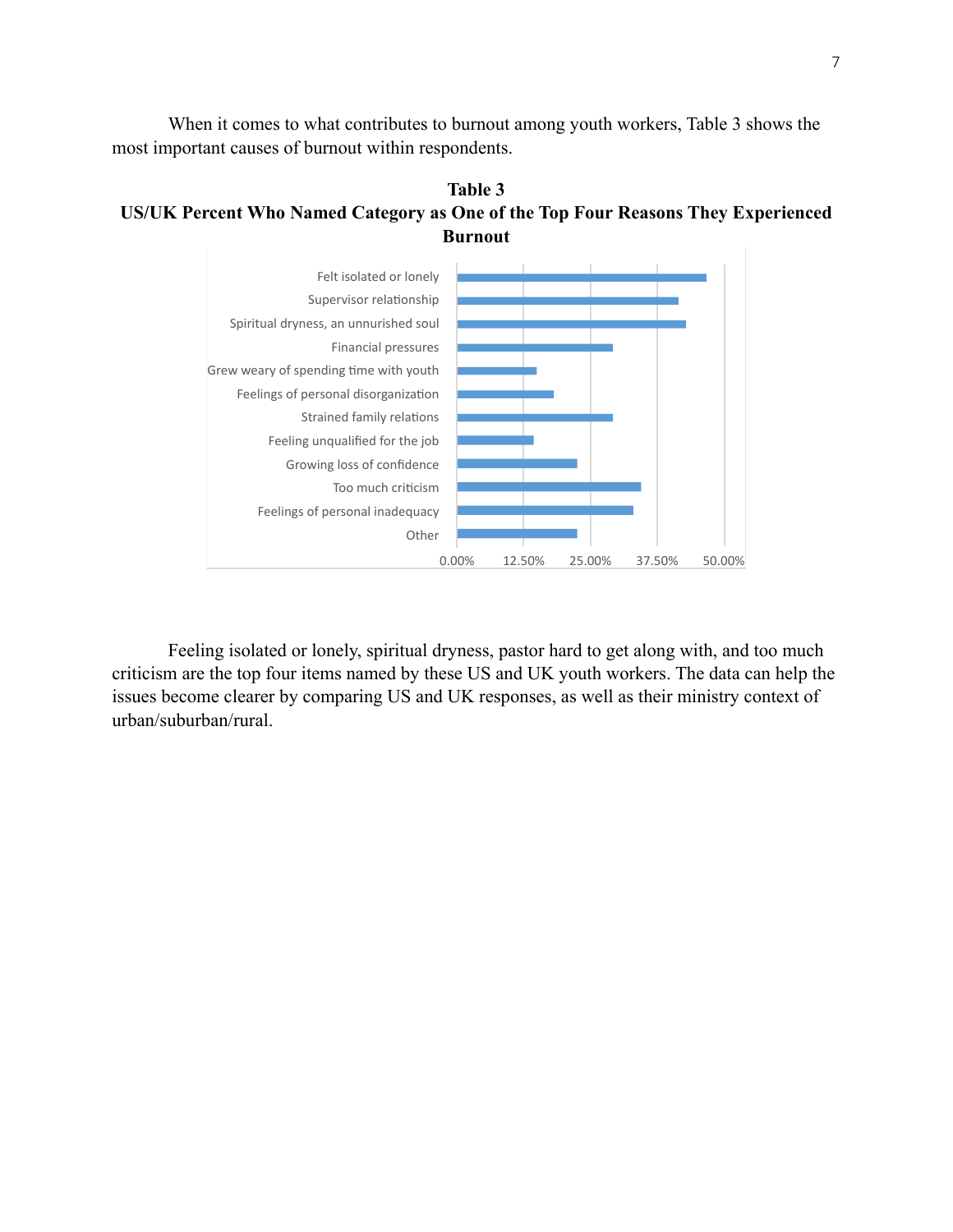**Table 4 Burnout Causes US/UK Comparison: Difference of 15 Percentage Points or More**



Can reasons be postulated from information in the survey as to what may be associated with these differences?

## **US more burned out than UK**

As seen above, US youth workers are more inclined to list burnout due to strained family relations (e.g. not enough time with spouse/children) and financial pressures than are their UK counterparts. An early possible explanation of this difference would lead one to consider the marital status of these youth workers. One would think that married youth workers experience more strain than single, as marriage implies a whole set of expectations and responsibilities in addition to, and often competing with, one's ministry as a youth worker. Similarly, being financially responsible for a family is a greater challenge than only being responsible financially for one's self. Table 5 illustrates the difference in terms of marriage between US and UK respondents.

For sociologists and demographers the US/UK marriage rate differential is stark, and oft commented upon. The marriage rate for the US in 2018 was 6.5 marriages per 1000 unmarried women. The average marriage rate for the UK in a national statistics survey was 4.4 per 1000 in 2016. The U.K. rate is 33% less than in the US. Interestingly, both the US and UK have identical births-per-women (fertility rate) of 1.7. This rate is below the population replacement level of 2.1.[35](#page-22-5)

<span id="page-7-0"></span>Do these general statistics bear out among those who completed the survey? Indeed, they do. While the number of children among married youth workers was not included in the survey, the number of married US youth workers is a full 30% higher than their UK counterparts. Family and marriage could be a primary factor for the burnout reason differential in this study.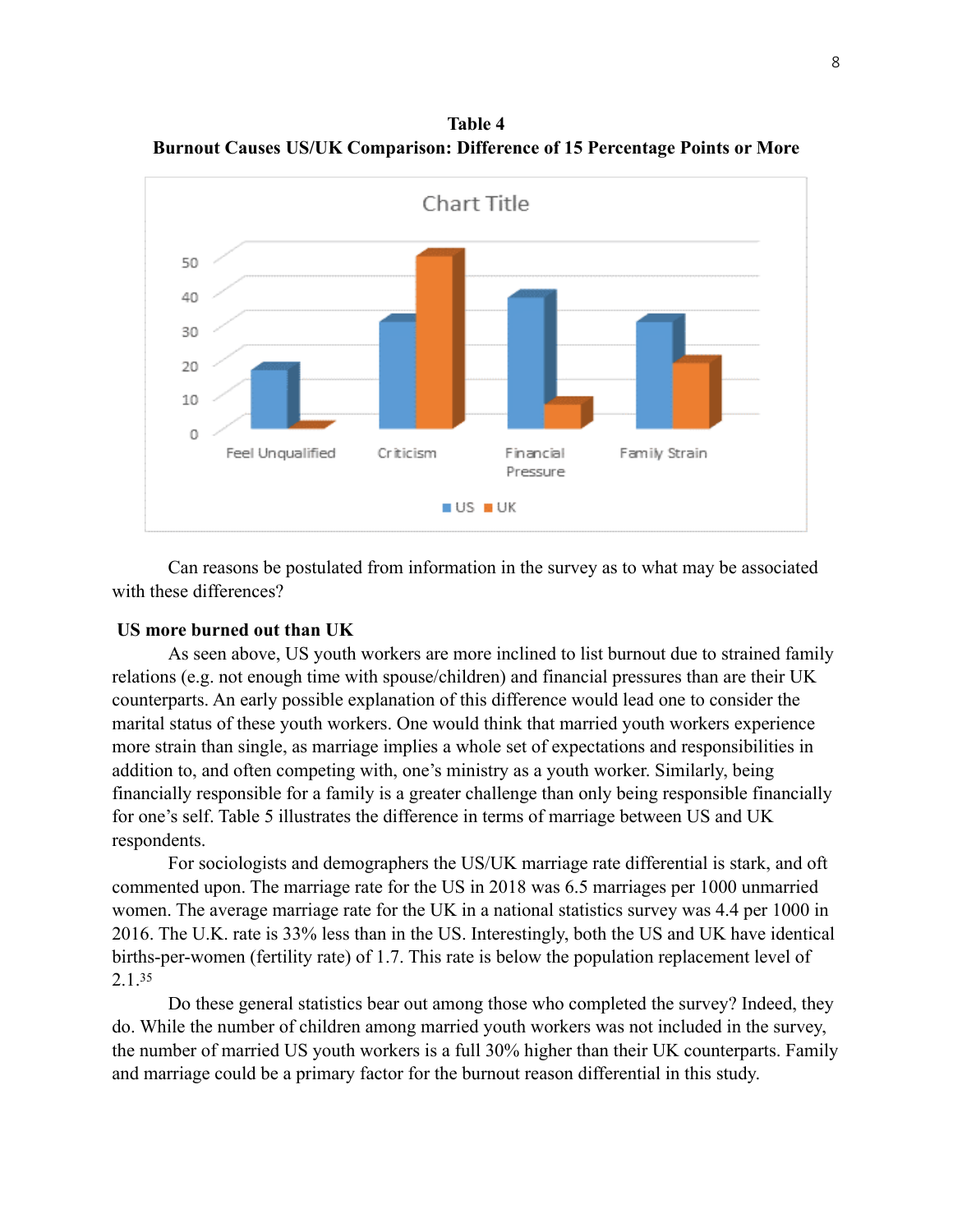**Table 5 Marital Status among Survey Respondents**



Also seen in Table 4, about 15% of the US youth workers felt unqualified for the ministry, whereas none of the UK respondents indicated that as one of the top four reasons for burnout. One possible explanation for this differential is, as has already been shown in Table 1, 34% of US workers possessed a college degree in youth ministry, whereas 73% of UK youth workers had that degree in hand.

### **UK burned out more than US**

Only one of the top possible burnout reasons showed the UK significantly higher than the US. The one item is criticism. The researchers have anecdotal comments from personal conversations with UK colleagues that one of the characteristics of the "British personality" is to look at, or mention, the dark side of a situation first. National personalities were beyond the scope of this survey.

#### **Employment status and burnout**

Respondents identified whether they were full time employed youth workers, part time employed, or volunteers. As seen in Table 1, 63% of these youth workers are full time employed, 18% are part time, and 27% are volunteers. Interesting differences regarding employment status emerged from the data. Half of full time workers selected each of the following four elements as causes of burnout: spiritual dryness, criticism, difficulty with their supervisor/pastor, and isolation. Part time workers expressed greater difficulty with feelings of inadequacy, strained family, and isolation. Both part time and full time note multiple causes for burnout, averaging over 2.5 per person, and as many as five per respondent. Volunteers more commonly noted inadequacy and difficult supervisor/pastor, but at significantly lower rates, with no single element reaching above 38%. As opposed to paid workers, volunteers only chose one or two elements total. This difference may mean that volunteers have singular causes of burnout, as opposed to the multiplicity of factors for full time pastors. It is possible the instrument did not address volunteer specific issues and other factors must be investigated. There are multiple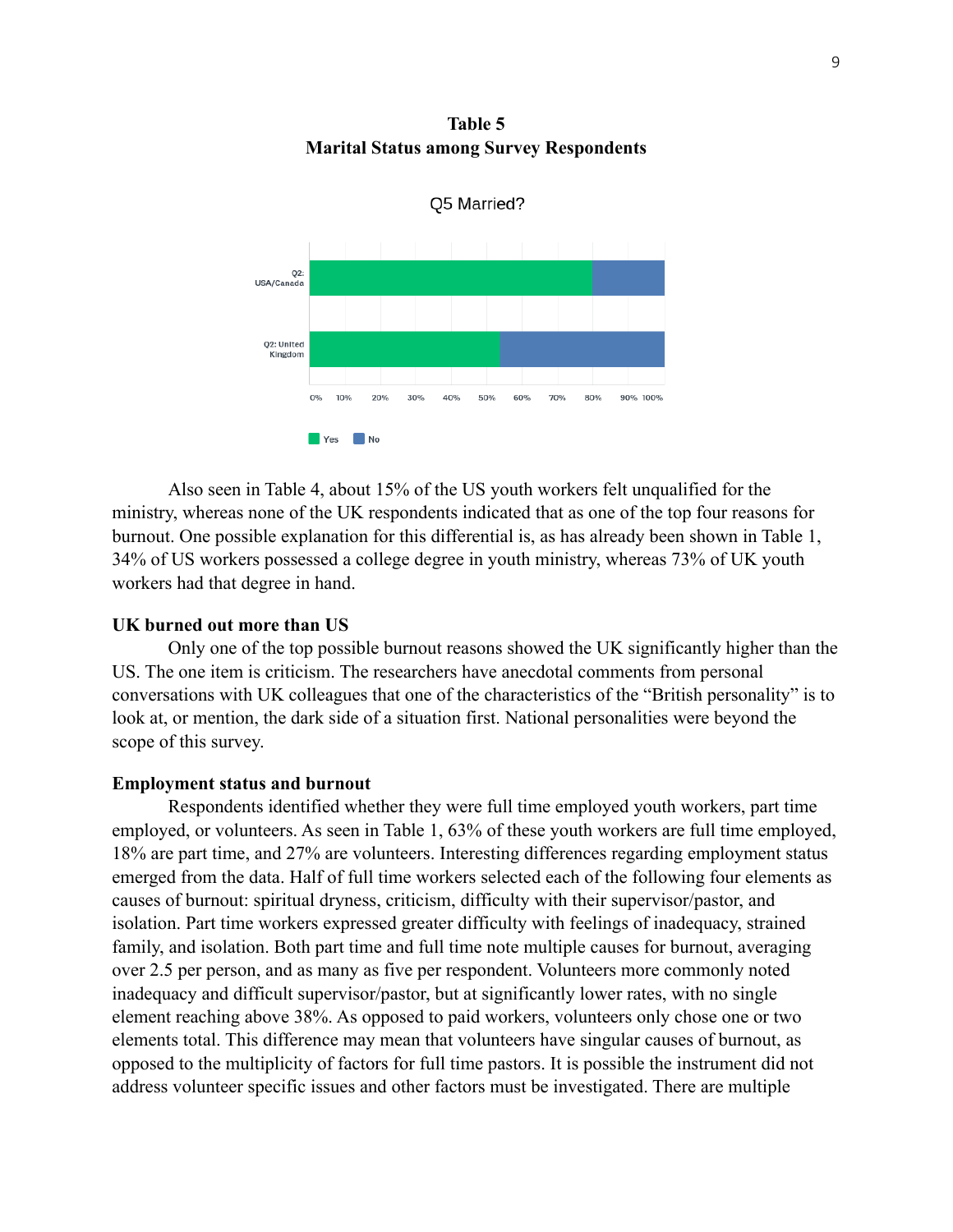causes identified for burnout among paid workers, but isolation and loneliness are significant factors among all three groups; full time, part time and volunteer.



**Table 6**

Though analyzing US/UK differences is interesting and helpful, the sad fact is that on both sides of the Atlantic youth workers leave their ministries naming burnout as the cause. A rank ordering of the causes shows much similarity in this regard.

# **Table 7 Rank Order of Burnout Causes (updated April 6)**

| $US(N=90)$                                  | $UK(N=30)$                                |
|---------------------------------------------|-------------------------------------------|
| 1. Felt isolated or lonely                  | Felt isolated or lonely.                  |
| 2. Spiritual dryness, unnourished soul      | Spiritual dryness, unnourished soul       |
| 3. Financial pressures                      | Too much criticism                        |
| 4. Pastor/supervisor hard to get along with | Pastor/supervisor hard to get along with. |
| 5. Too much criticism.                      | Feeling inadequate                        |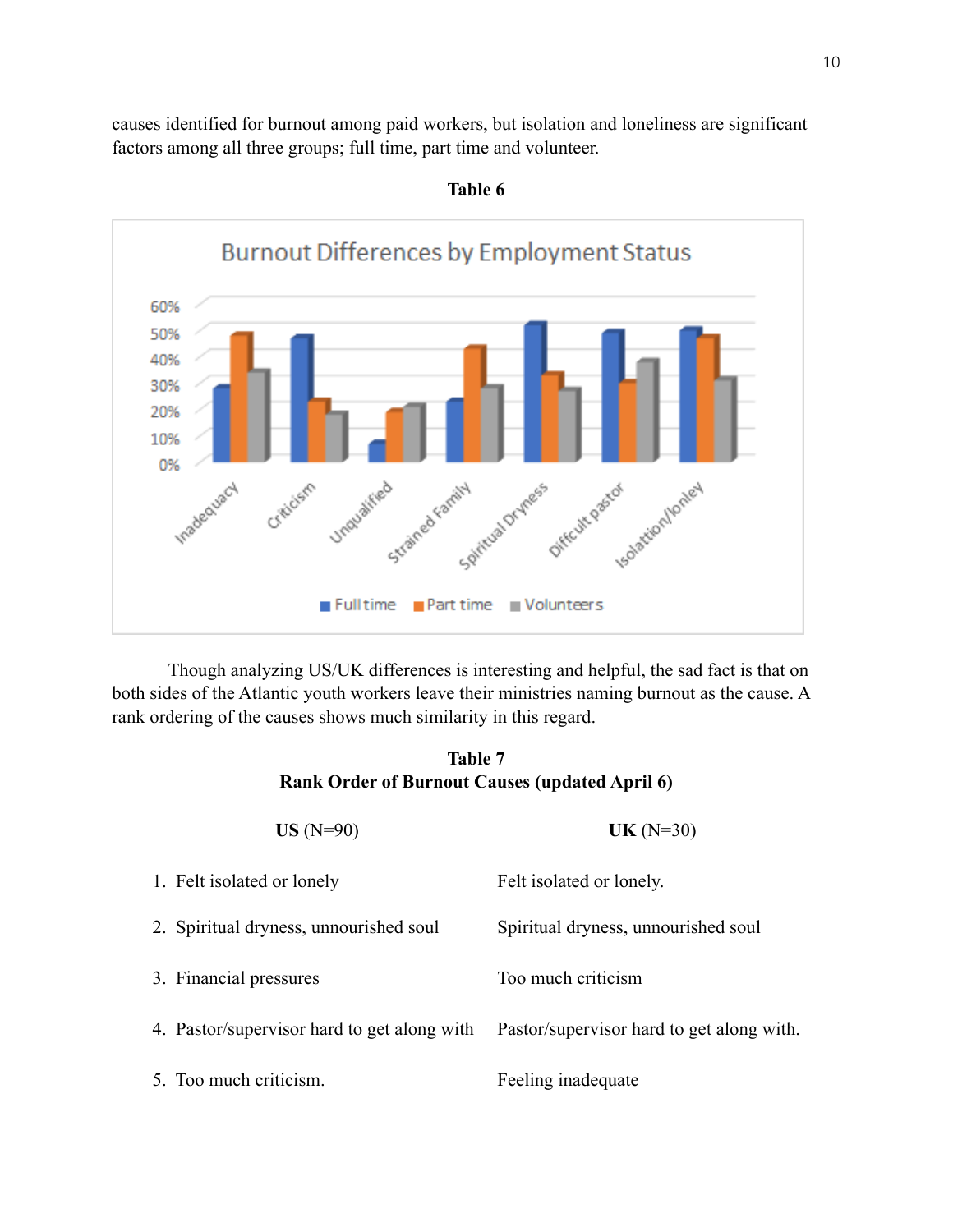| 6. Feeling of personal inadequacy    | Loss of confidence                     |
|--------------------------------------|----------------------------------------|
| 7. Strained family relations         | Strained family relations              |
| 8. Feel unqualified                  | Personal disorganization               |
| 9. Weary of spending time with youth | Financial pressures                    |
| 10. Loss of confidence               | Grew weary of spending time with youth |

The top two reasons for youth worker burnout in both countries are the same and have implications for youth ministry education in both the US and UK. Youth ministry education must include significant help for practitioners in anticipating the loneliness that is part of the reality of ministry. For example, a student graduates from a youth ministry program, then moves to accept a position at a church in a different part of the country. He or she may have no close friends or family in the community. It is possible that there are no others in the whole church who are near the youth workers' age. Zoom and FaceTime do not provide a complete replacement for inperson in-place fellowship. Denominations and youth work training resources should help students address this reality. Loneliness may also occur if church members have a low view of youth work, seeing youth work as a stepping stone to something more important. Feeling "less than" certain contributes to a feeling of isolation. Personal spiritual formation and soul feeding similarly needs to be a high priority. Youth workers can take steps to mitigate the effects of loneliness and spiritual dryness.

Number three for burnout in the US is financial pressure. Money management and financial planning is not necessarily part of youth ministry education at the undergraduate or graduate level. The wise youth ministry educator can devote class time or have a special seminar on this issue. One helpful notion is to ask students to learn how to develop a cost of living budget for any place in the country. The authors know of one youth ministry undergraduate program that requires its seniors to develop a complete personal budget (including tithe and taxes) for two cities that are at least 800 miles from their current home. A candidate in a final interview with a church, given the right tools, could know immediately if they are able to live on an offered salary. For example one student had done her homework. When given the salary figure in the Board meeting she knew it was not enough. She answered them in the words, "I appreciate what you've just said, and being here would be a wonderful place, but I've done some research and know it's impossible to live around here on that amount of money. I know you wouldn't want me to live 80 miles away where things are more affordable." The Board was very impressed by her preparedness. Ultimately, they offered her \$10,000 more per year, and she said accepted the position.

As seen in Table 7, in the UK the third most chosen reason for burnout is "too much criticism." In youth ministry education, educators can help students know the value of being on time, thoroughly planning details, and doing everything possible to help young people feel loved.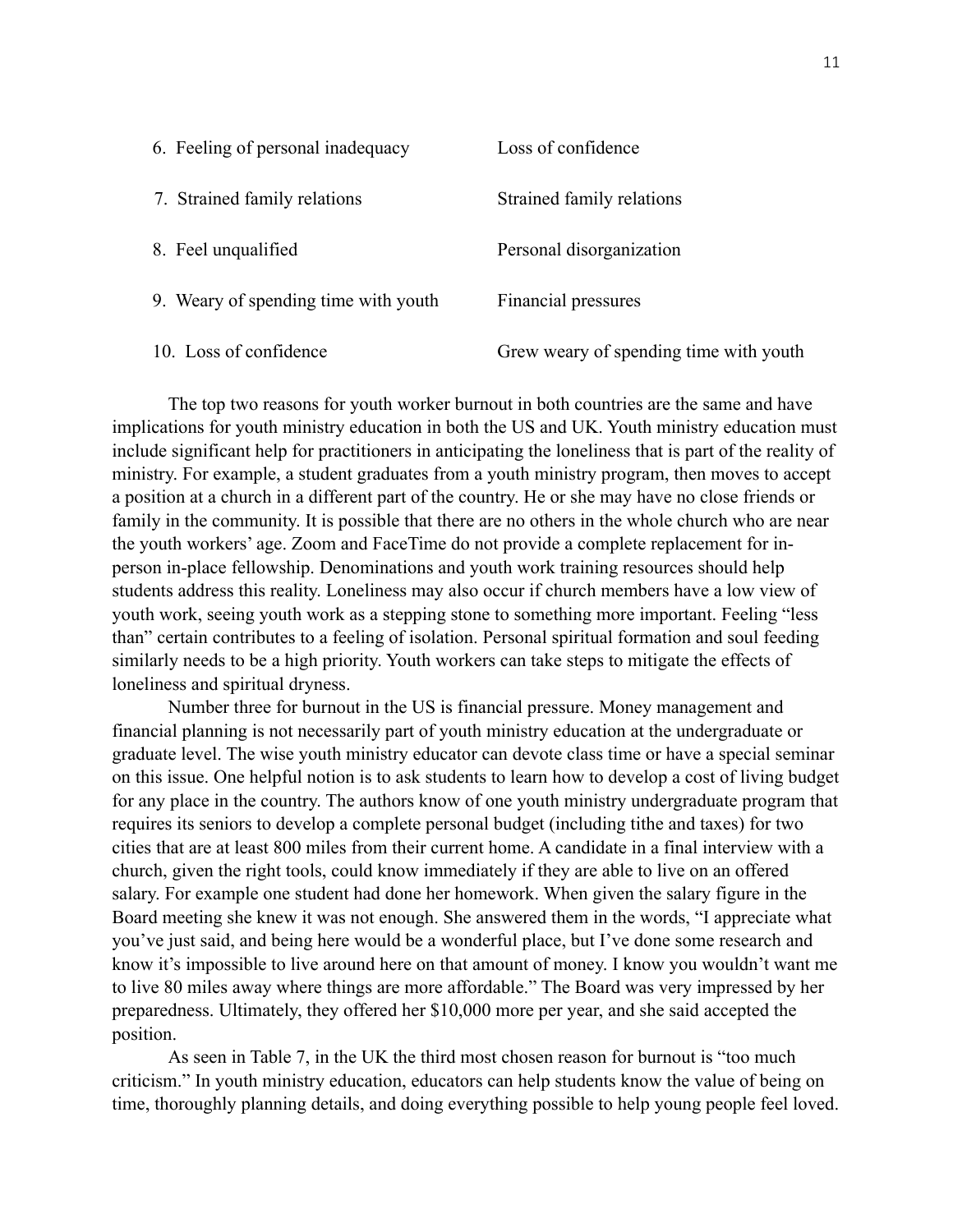Unfortunately, criticism is part of the picture of any ministry and it is important to give youth ministry students forewarning that it does happen. One helpful idea is to make sure graduates understand their own personalities. Some personalities, especially the personality home base described as "deeply caring" tend to experience criticism as deeply wounding and will fixate on negative events. This youth worker needs a shoulder to cry on or at least an ear to hear and a friend to help process negative feedback. Mentors and networks, discussed below, can provide this vital function.

# **Narrative responses**

The survey instrument contained three questions that asked for their thoughts and reactions. The vast majority of respondents answered all qualitative questions. Their responses both affirm and nuance the statistical data described thus far.

Certainly, the earlier charts in this paper have highlighted many of the contours of youth ministry burnout statistically. These numbers represent the experiences of actual youth workers trying their best to fulfill their callings. The researchers found reading the narrative responses in many cases to be very painful, and in some cases infuriating. Question 13 invited respondents to say more about any of the listed possible burnout causes and to share their actual stories.

# **Causes of burnout**

What causes burnout from the perception of the youth worker? A frequently mentioned theme was "conflicting expectations." For example, one respondent wrote "I was hired to be the youth pastor and was told 'do whatever gives you energy and makes you excited.'" He went on to describe hidden agendas that were at odds from his own vision of youth ministry. Another wrote "too many people trying to manage me." Another described his chagrin to realize each of the church Trustees felt it was their duty to tell him (their 4th youth pastor in less than six years) what he should or shouldn't be doing on a daily basis. Another spoke of the experience of "bait" and switch." Hired to be the youth pastor, he found upon arrival his job also included children's ministry. Another explained that the Elders (as individuals, not as a Board) had authority to tell this youth pastor what to do (apparently, they individually micromanaged the senior pastor as well). One respondent bemoaned the stress of experiencing a senior pastor exit, with the new senior pastor having a completely different view of what constitutes youth ministry.

Another theme emerged from some of the female respondents that youth ministry became nearly impossible once they had their own children. One described it "much more emotionally draining to be a youth pastor plus being a mom."

Many of the respondents mentioned words related to total exhaustion: "overwhelmed," "grew tired," "doing everything," "too many ministries," "going crazy doing family and youth ministry," "too much on my plate." Some explained they had no opportunity to rejuvenate. Facing failure to live up to expectations, some expressed embarrassment, or even shame, reluctant to ask for help of any kind.

## **Leaving ministry**

A significant minority of people experiencing burnout do not return to ministry. How do those who have experienced burnout describe their journey following the phenomenon? Fifty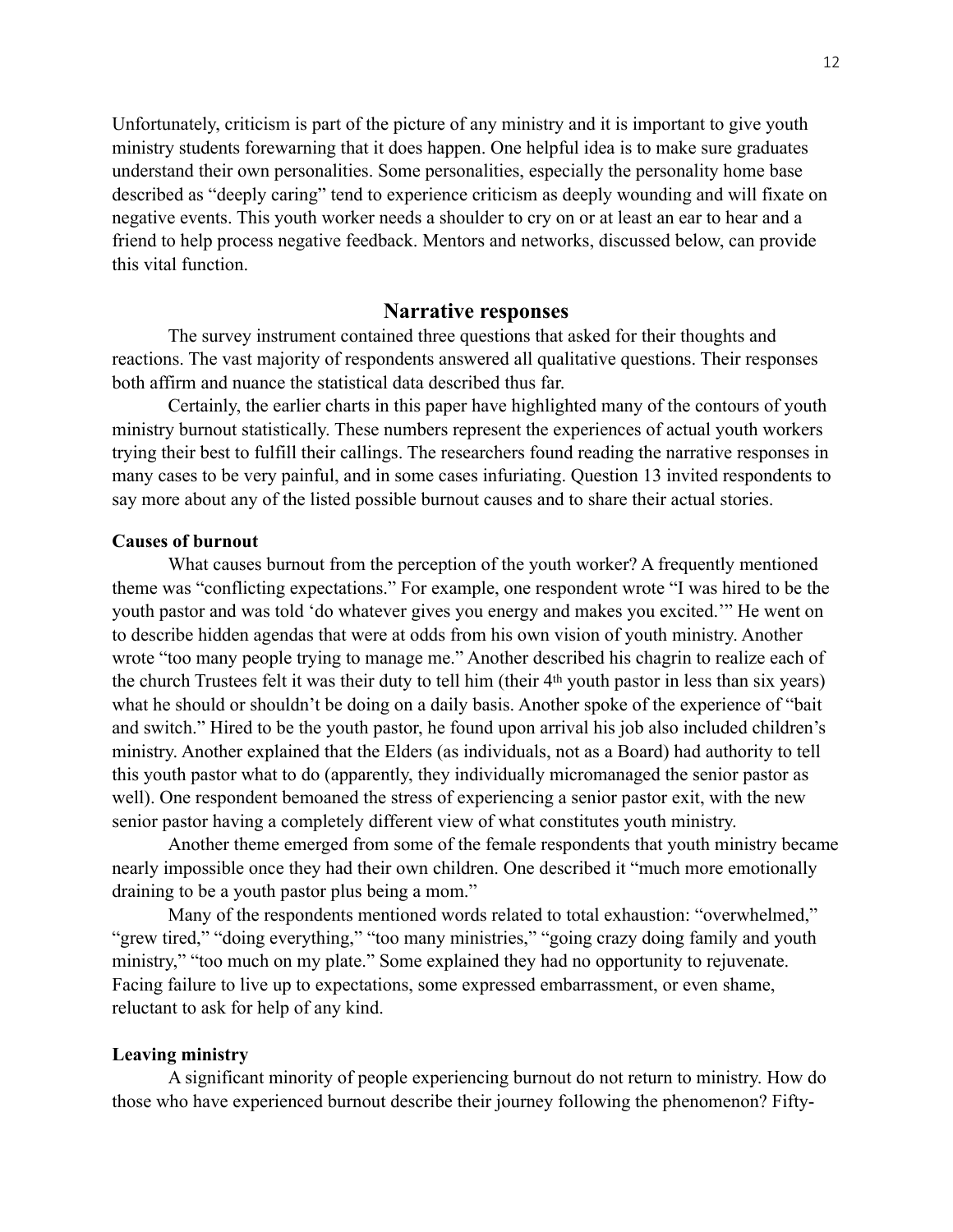one of the 123 respondents did not recover and did not reenter vocational ministry. Of the 51, only four reported entering a volunteer role or serving in some way. Those who left paid ministerial work and stepped into volunteer roles (n=4) mentioned ideas like "still loves kids but doesn't have to deal with the bureaucracy," and working at a "slower pace." Several noted moving areas of ministry or changing churches when moving to a volunteer basis. Of those who did not return to ministry (n=51), some described being "in recovery." While implying a potential future reentry into ministry vocationally, this group was a minority (n=2) of those in the "having left ministry" category. Ultimately, the vast majority of those who left ministry expressed no intention to return to ministry or lead in volunteer roles. Burnout in ministry is synonymous with leaving ministry and will be permanent for a significant minority. Those who burnout and do not recover, do not enter ministry and have a very low likelihood of entering volunteer positions. Conversely, recovery is generally considered synonymous with reentering vocational ministry.

## **Recovery and return**

The majority of those experiencing burnout reentered or stayed in ministry  $(n=72)$ . These recovery stories described a variety of paths toward return to ministry. The main elements described as contributing to recovery were counseling, sabbath, reaffirmation of calling, new job site or supervisor, boundaries/delegation/margin, spiritual disciplines, and network support.

# *Professional help/counseling*

Over 19% of those who eventually recovered from burnout and returned to ministry received some form of counseling. While a relatively low percentage, it is the second most common recovery element among the participants. The counseling focused on a variety of topics including forgiveness, self-care, accountability, calling, dealing with loss, and boundaries. Some form of encouragement from leadership, pastor, or mentor was often connected to receiving counseling and thus staying in ministry.

### *A significant break/sabbatical/vacation/unemployment*

The most common recurring theme in the stories of burnout recovery were that of sabbatical. Widely described as "extended vacation," "significant break," "time off/out," "unemployment," "work leave," and "sabbatical." Some kind of break or sabbatical, voluntary or involuntary, was mentioned by one third of all who reported eventual recovery. These breaks ranged from a "long vacation" and up to several years off and might include a time of unemployment or non-ministry related work. The time away was not empty. The majority described specific activity that paired with the sabbatical such as participating in counseling, mentoring, self-care, prayer, reflection and more. These elements will be described separately below. It is important to note that at least ten respondents took a small sabbatical that was proactive to address the burnout situation. These proactive sabbaticals were most often initiated by a mentor or pastor's direct intervention based on what they observed in the individual's life.

# *Affirmation of calling through reflective activities*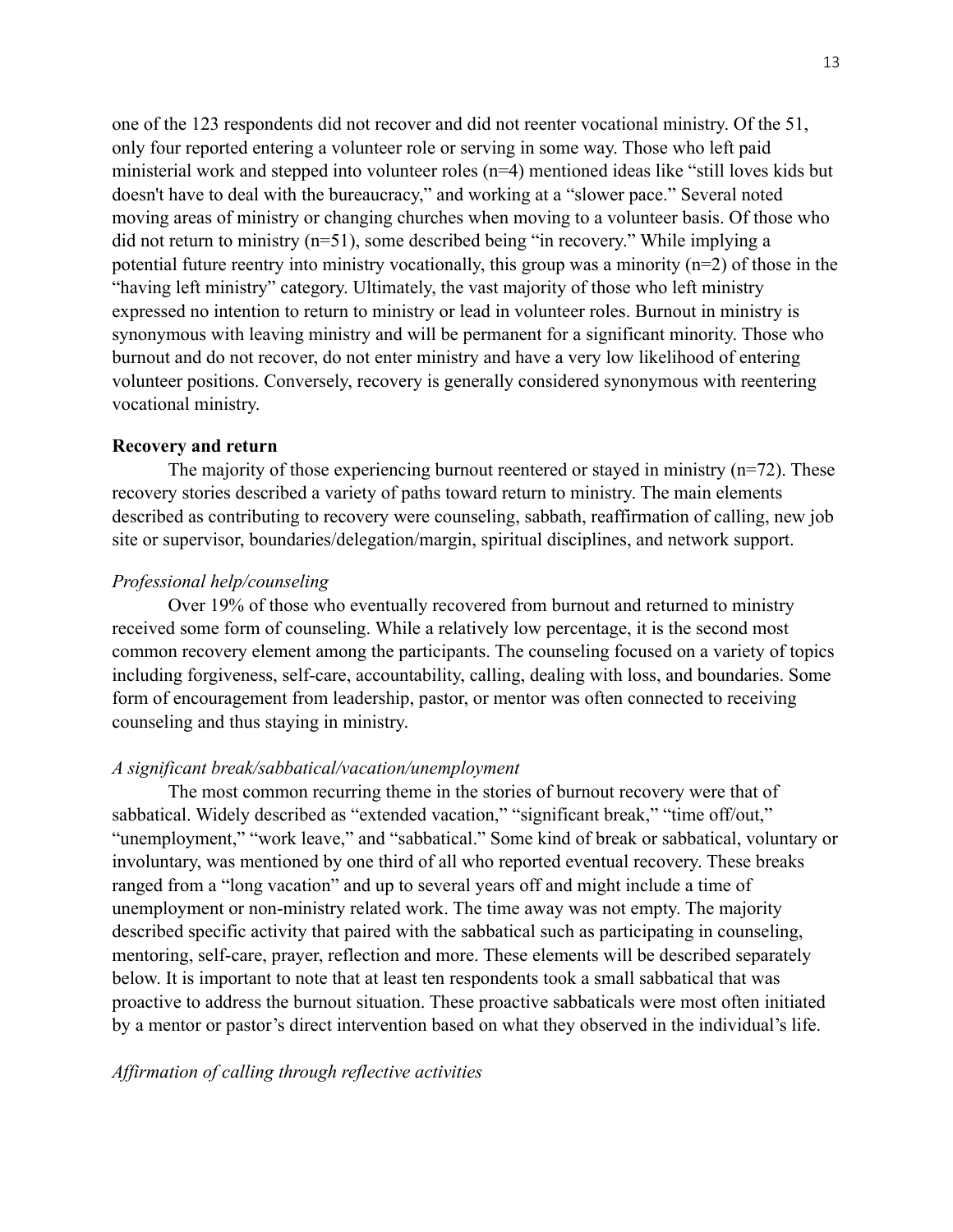"I had lost sight of why I was serving in ministry." Recovery from burnout was often connected to realignment with purpose and calling. Ten of those who reentered ministry noted that they actively spent time reflecting on their calling, often noting a reflective element to their sabbatical or counseling;

When I felt burnt out. I took a pause to re-evaluate why I do what I do.

Taking time out to reflect on calling.

I worked through burnout. It was taking time away to work through the journey I had been on.

[Through counseling to] …see the truths I needed to see and begin to believe in my calling as a leader again but from a place of a loved child of God, not having to prove myself.

<span id="page-13-0"></span>Times of quiet and reflection more readily available and proper supervision. Cried out to God for a love for his church again rather than the hatred that had been building up. Knew couldn't return without it. After two years recognized completely changing attitude and renewed love and passion for his church so returned to church ministry.

The survey did not address calling specifically as a cause or factor in burnout, yet it was raised repeatedly in the discussion of recovery. Frederick Buechner has noted that "the place God calls you to is the place where your deep gladness and the world's deep hunger meet.["](#page-22-6) $36$  [36] Discovering one's deep gladness requires being attentive to God. "Attentiveness" could be the most important outcome of counseling, spiritual disciplines, or extended reflection during a sabbatical. All of these were frequently listed as factors in recovery and connected to reflection on and affirmation of calling. Burnout is often explained by misalignment of the worker with external factors in the environment. However, in the long term, ministry activity and technique will not outweigh the impact of spiritual formation or personal development[.](#page-22-7)<sup>[37](#page-22-7)</sup> Os Guinness notes that calling is not to do something or go somewhere. Loss of calling makes ministry disconnected from God and become simply ["](#page-22-8)work."<sup>[38](#page-22-8)</sup> Reconnecting relationship with God to ministry calling reinvigorated the work of ministry and was a significant factor in recovery for these pastors.

#### <span id="page-13-2"></span><span id="page-13-1"></span>*New job or pastor is supportive*

Burnout is often related to work relationships. The senior pastor or direct supervisor were primary relationships. Recovery was sometimes made possible by moving locations, thus moving away from a toxic work environment or relationship. This comment was common and exemplified 21 participants, "Moved job to a supportive church and slowly rebuilt faith, confidence and love for youth work. New staff team were not inclined to be critical but supportive…manager was inclined to believe the best. New Diocese provided counselling. Diocese Youth Adviser was also supportive and from the beginning." Comments centered on being "empowered" and having their "voice listened to." A second set of themes regarding a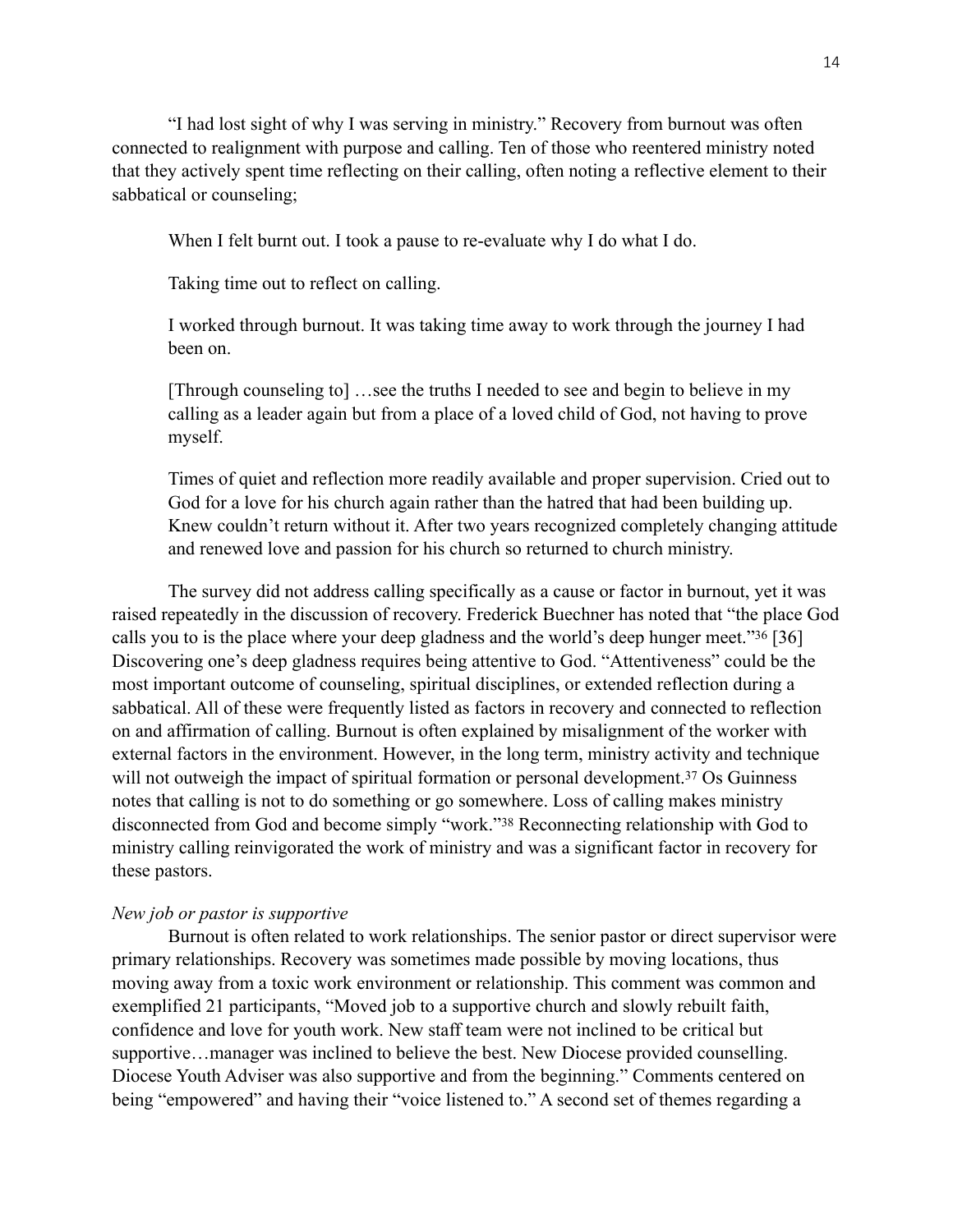change in job was that a new ministry or supervisor provided space for reflection, a less intense set of work expectations or pace, and better supervision. Thus, in many cases, something needed to be removed, such as toxic relationships or busyness, while several positives were added by the new work environment/supervisor.

Several youth workers commented on a needed alignment with philosophy of ministry or leadership style. "I recovered by being let go and taking what I learned from that experience to find a church with a leadership culture that was more the DNA I possessed in my natural leadership tendencies." These participants noted that the causes of burnout and recovery were more related to self-awareness and misalignment with ministry philosophy. Misalignment is an important sub theme and demonstrates that not all burnout relates primarily to personal issues, broken relationships, overwork or other common burnout sources.

#### *Boundaries, margins and delegation*

For a minority of those who stayed or reentered ministry, boundaries, margins and delegation were significant or primary contributors. It was clear that lack of delegation may have been a cause of burnout and was a factor in recovery. Of those who returned to or stayed in ministry, nine specifically mentioned delegation of duties in relation to recovery.

Asked volunteers to take some ownership on things within our ministry.

Elders and pastor removed some duties from my plate.

I started doing less, and asking for help.

We shifted work responsibilities.

Delegation was a form of lightening the load and involving others in the work. For this subgroup, the burnout resulted in more people doing the work of ministry in more equitable workloads. "Giving away" the work is a fundamental strategy for health in the ministry and minister that may also prevent burnout and is a significant factor in recovery.

Delegation was often connected to other comments about "letting go," or "removing things from my life." These comments fall under the idea of setting boundaries. Boundaries are self-imposed limits that define one's sphere of work and responsibility.

I had a moment where I realized I had to start saying no to things that were not immediately expected from me.

Stepped back from a couple other things or organizations that took time.

I've started saying no to things that are not directly within my responsibilities.

Lack of boundaries threaten the health of the ministry and minister. Two of the major causes of boundary issues are avoidance, where one does not say no because they do not know how to ask for help, and control, where boundaries are ignored to gain influence, control or power. Cloud and Townsend suggest that healthy boundaries cannot be developed apart from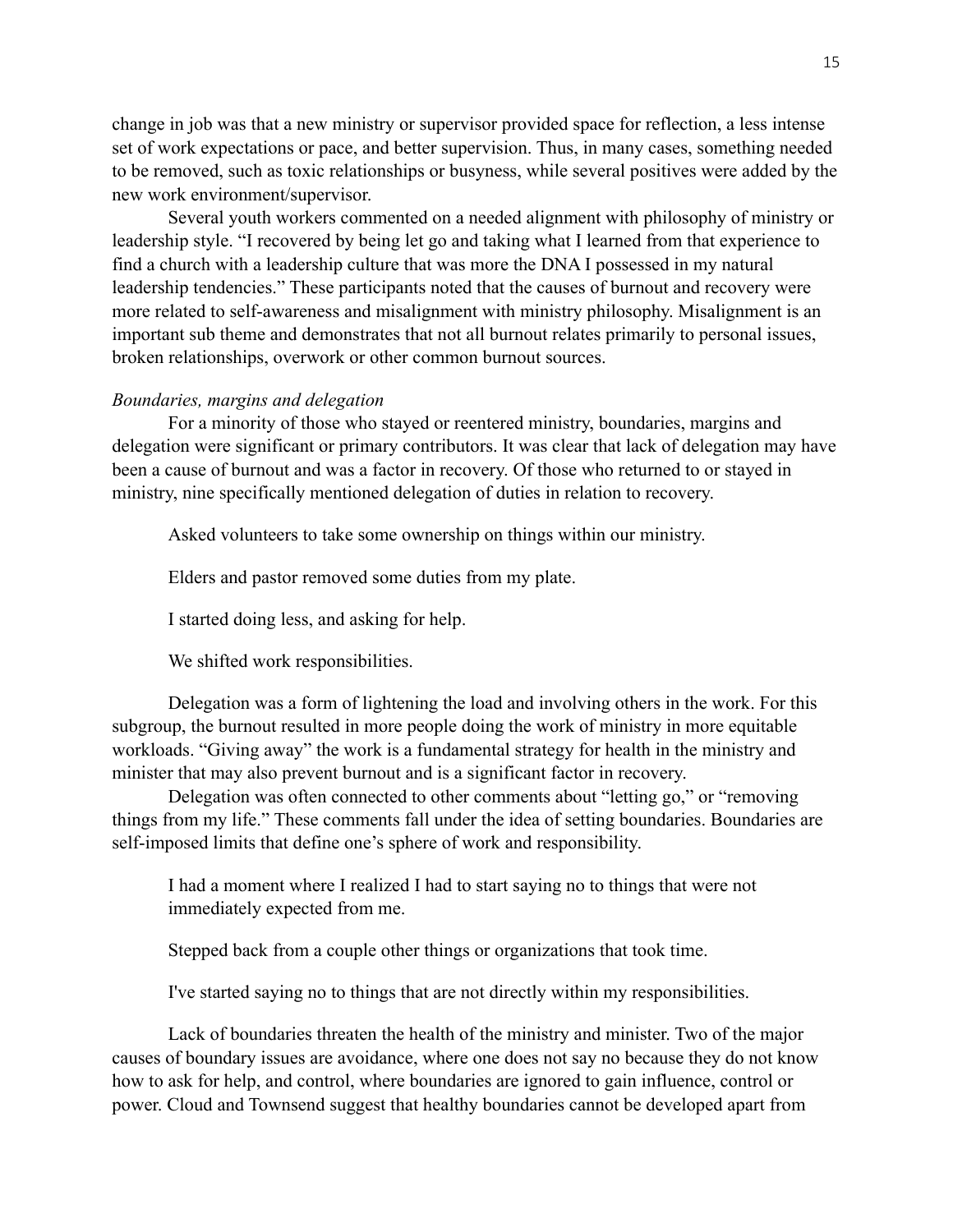<span id="page-15-0"></span>supportiverelationships with God and others.<sup>[39](#page-22-9)</sup> Their research aligns with this subgroup. Soul care, counseling, mentors and supportive leadership were all regularly mentioned in connection with the creation of boundaries and delegation.

If delegation is "giving away," and boundaries are "saying no," then margins are "saying yes." Margin is the intentional space in a schedule that protects health and priorities. It is not simply down time or short vacations, but prioritized space that allows for self-care and reflection planned into the weekly or monthly schedule. Margin also prevents emergencies from waylaying priorities because the space is available to deal with the crisis without displacing mission central activities. This concept was expressed in a variety of ways.

Intentionally putting days off in my diary in advance

Taking only partial breaks here and there, but my whole life slowed down.

We had three pastoral retreats (3 years in row) that focused on emotional healthy leadership. This led to pursuing a course in soul care, which helped deal with my own personal issues and hangups.

<span id="page-15-1"></span>[Planning] in advance for working a weekend / 2-3 evenings in a given week.

In research on youth pastors and ministry networks, Severe describes a "Pac-man syndrome" where youth pastors often cannot stop working to reflect, are fulfilling an unrealistic quota of activities, and are driven to maintain a program that threatens to consume them[.](#page-22-10)<sup>[40](#page-22-10)</sup> His data suggests stopping regularly to reflect (margin) and reducing a quota of activities (boundaries and delegation) are critical for congruence of methods and philosophy. For this population, boundaries, margins and delegation are vital to prevent burnout and are significant factors in recovery.

# *Soul care and spiritual disciplines*

Many of the above changes or elements enabled the youth worker to engage God in new or deeper ways. Sabbath and mentors, for example, gave modeling and space to practice neglected spiritual disciplines. While disciplines themselves are not merit bearing, they place the participant in a path to meet God and grow. Ignoring disciplines such as mediation, prayer, study, worship and fellowship were connected to both the reason for burnout and the road to recovery. The practice of spiritual disciplines in the recovery process was noted to renew passion, personal health and increase faith.

#### *Network support*

Over 15% of respondents note a significant friendship or ministry network in their recovery. One participant put it well, "friendships built among the youth leaders enabled us to talk and encourage each other through these times. We prayed for and carried each other in bad times." Ministry partnerships and friendships were listed as major causes of perseverance, reaffirmed calling, encouragement, challenge, accountability, support and prayer. While other factors above were often described as playing a part in *recovering* from burnout, these networks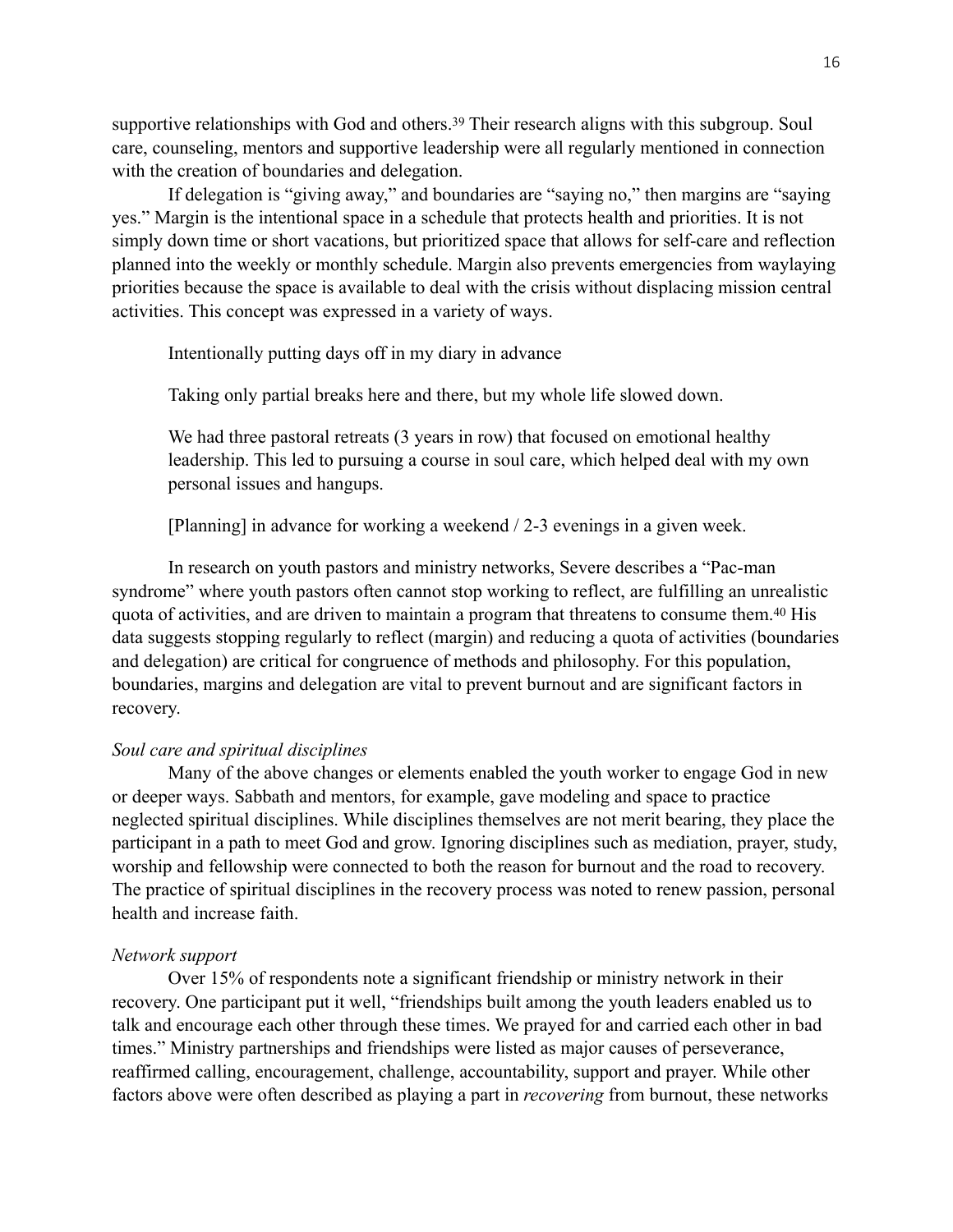of support were most often described as "the reason I *stayed* in the ministry because of the community and support." A network and community clearly added to the perseverance factor. These relationships gave "the confidence that God isn't done yet. That the vision God gave would see its fulfillment."

# *Multifaceted recovery*

Just as there are a variety of sources impacting the causes of burnout, recovery requires multiple elements. Each of the six main areas leading to recovery listed above are mentioned by 10-33% of the respondents. What is striking is the lack of a "silver bullet" for recovery. If there is a silver bullet, it is the collection of multiple facets. The vast majority of those who recover from burnout self-describe a multifaceted approach with at least three elements. Half name four or more areas that contributed to recovery. Especially striking was the connection between sabbath and reaffirmation of calling. Another major collection of responses connects counseling, self- care, boundaries and spiritual discipline.

# **Preventing burnout**

Youth workers do not have to continue to fall into the same burnout patterns. Respondents that have experienced the pain of burnout shared their ideas of how other youth workers can preclude burnout in their own lives and ministries. In the narrative responses, 98 youth workers gave one or more ideas for burnout prevention. Table 8 reveals the words that became recurring themes.



# **Table 8 Words Used to Prevent Burnout**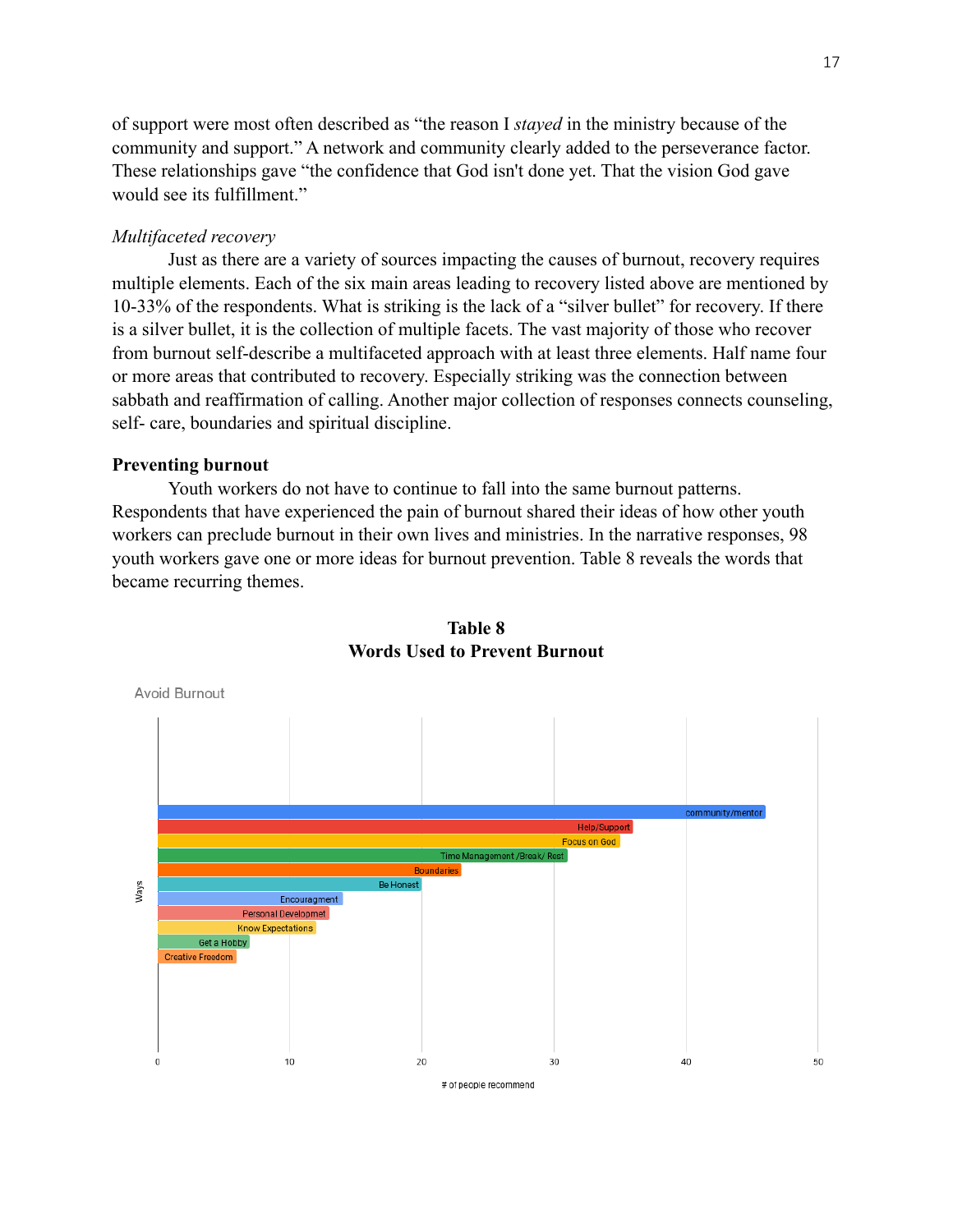The most mentioned recommendations made by youth workers included finding an outlet through community/mentors, help/support from their team and leaders, getting help with time management, and a deeper devotion to prioritize one's spiritual wellbeing. More subtle thoughts, but also related to the most frequent recommendations, included maintaining boundaries, being honest, the importance of encouragement, personal development, clear expectations, outlets through a hobby, and creative freedom within the ministry. Similar language and ideas were often presented. Many of the noted recommendations are interconnected and together help in avoiding burnout.

### *Community*

The feeling of isolation and loneliness is ranked highest which correlates with the recommendation that it is essential for youth workers to have a community or network of youth workers to connect with and/or personal outlet through a mentor. Youth workers recommended finding a group of youth workers to meet with regularly, "...people who genuinely understand what pastoral life is like." Shared experiences with other people create connection and understanding.

Having one or more persons with whom one can be accountable can be a great help. One youth worker suggests, "give people the power to help you protect boundaries and work/life balance." Another one states, "find a mentor that is able to see burnout before you do." When a community/mentor is given this role there is a greater chance that youth workers will be able to identify and take measures to prevent burnout warning signs before they happen. These people will then be a support in ministry and other aspects of life. Mentors and communities of practitioners will be able to guide the youth worker to deal with the issues that could lead to burnout.

Community outside the church/work life was also highly recommended. Having people outside of ministry is suggested to help "keep things in perspective." One could also apply this by having hobbies that have nothing to do with ministry. Many youth workers suggested finding hobbies that "give life." Hobbies can bring people together, help relieve stress, give an outlet, and allow one to create relationships with others that have no relation to ministry. If isolation and loneliness are sources of burnout, a healthy community is a solution and a guard against burnout.

#### *Living faith*

Spiritual dryness ranked second as a reason for burnout. This directly correlates with the recommendation that it is essential for youth workers to focus on their relationship with God. Youth workers made it clear that one cannot avoid burnout without a continual pursuit of a relationship with God. Respondents urge youth workers to pursue God daily. The authors know one youth worker who is allowed the first hour of his day in the office for his own spiritual growth and relationship with God. Closeness with God comes before texts, emails and the "to do" list.

Disciplines suggested by these youth workers include reading the Bible, practicing sabbath, spiritual retreats, worship, prayer, study of Scriptures and practicing silence with the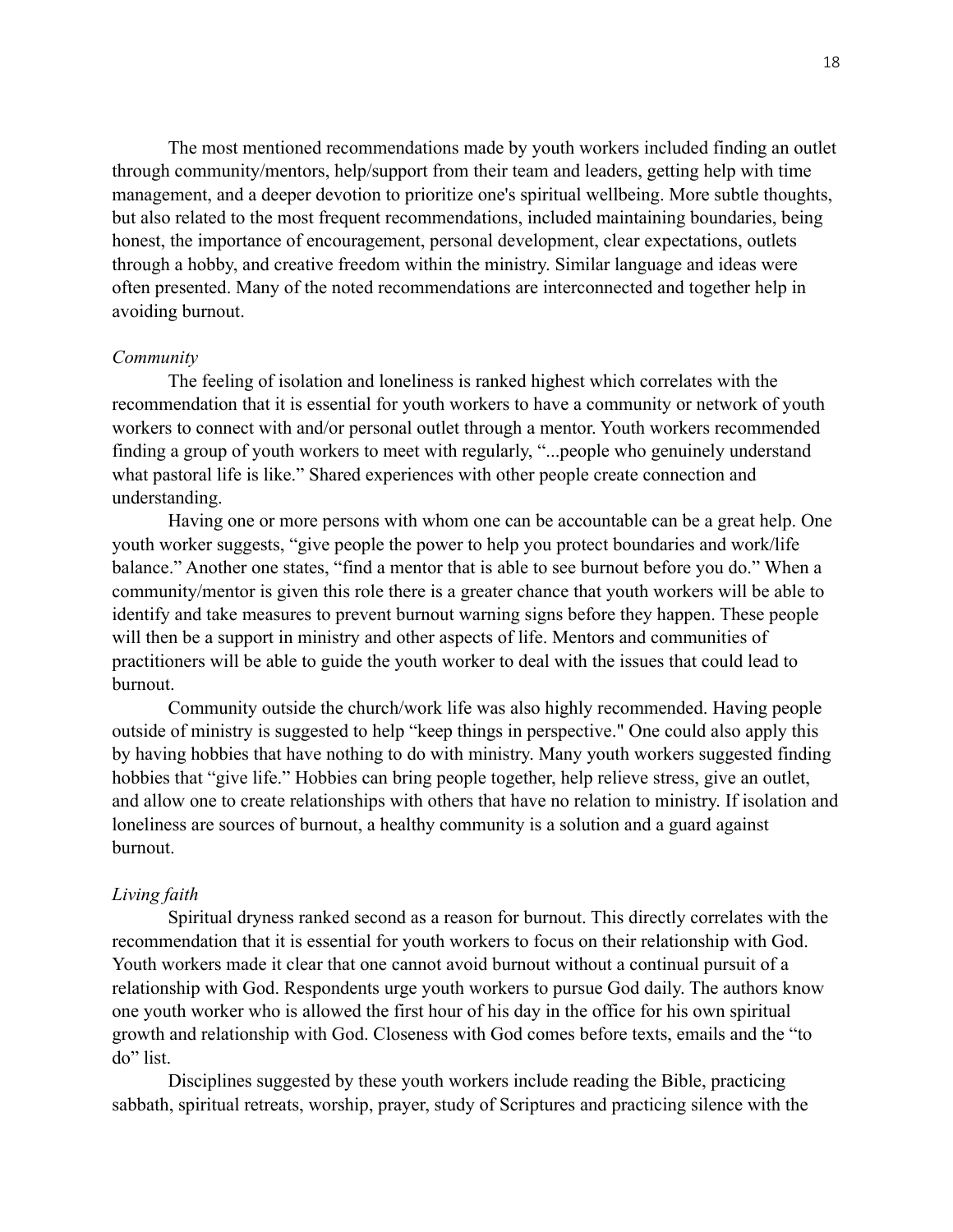Holy Spirit. One youth worker shared that "only when I started to consume the Word, did God give me a passion to want to know more." Spiritual disciplines ignite and fuel youth workers in their ministry. Closeness with God is a great defense against burnout. When youth pastors realize that God is the source and the most vital giver for their ministries they are better positioned for longevity in ministry.

# *Asking for help and support*

A significant minority mentioned the wise development and use of volunteers and other staff in the leading of the ministry. A healthy team will help prevent burnout. While some youth workers may think he or she can do all aspects of the ministry singlehandedly, all the time, that lifestyle is a recipe for burnout.

Having a well-utilized team, in other words, delegation, gives others the chance to participate in ministry as well. To prevent burnout, pastors must jettison the idea that asking for help is a burden on others. In addition, the pride of doing it "on your own" leads to burnout tendencies. Once a youth pastor acknowledges their team wants to help and is capable, they can share the burden of ministry. Giving volunteers ownership of a role that is important will unleash pastors and volunteers to flourish. Being part of a team means each member has their own role and responsibilities, and the person in charge can lead the group but should not take up everyone's positions.

Another recommendation is honest communication, especially with the head pastor or supervisor or, in the UK, the line-manager. When one is able to be honest with a direct supervisor, there is a better chance at getting help. There is no way to grow and be poured into if needs are not being communicated. The supervisor's support and encouragement contributes to burnout prevention. One respondent summarized pointedly, "Don't suffer in silence."

## *Taking a break*

Lastly, burnout can be avoided by taking a break and resting. A consistent recommendation was for youth workers to hold their boundaries especially when it comes to time management. Instead of waiting for a sabbatical or vacation, regular renewal must be a part of the weekly rhythm of the youth worker. This research suggests modeling life not after a battery, fully drained and disposable, but using the metaphor of someone continuously linked to the power source by constant practice of rest and renewal.

Many youth workers stress protecting the day off. A significant minority advocated to not work on that day and instead focus on other areas of life. Youth workers need to hold a healthy work/life balance. The pitfall of strained family relations can be reduced. Youth workers must have boundaries, discussed earlier, to maintain relationships outside of ministry. One put it this way, "Have boundaries in place- work schedules and days off, what you will say "yes" to and what you will say "no" to."

# **Summary and conclusions**

Further study of youth worker burnout would be advanced if the percentage of youth workers who burn out in a given year was known. If studied by denomination, a "total number of youth worker" figure would be known, and an annual or bi-annual survey of these youth workers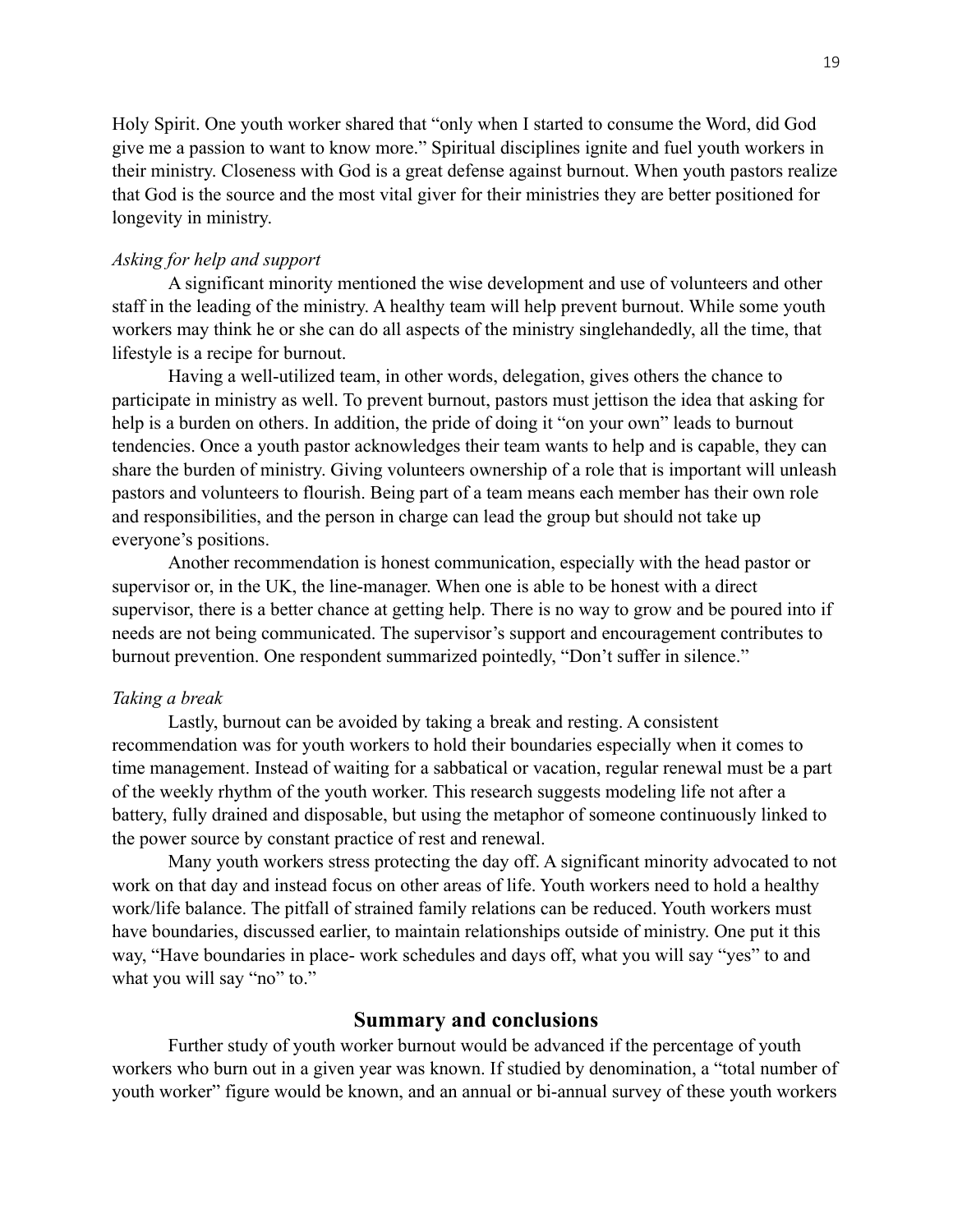could be conducted to arrive at a rate or ratio of burnout to non-burnout. If such a study were done longitudinally, a variety of intervention strategies could be tried and assessed as to their utility in addressing the burnout issue.

In this study, simple percentages and rankings were purposely the only analytical tools employed. Certainly, analytical sophistication would be both deepened and extended if standard statistical social science procedures were applied such as zero-order correlations with levels of statistical significance as well as multiple-regression analysis.

# **Implications**

Senior leadership or mentors may be the most significant factor in early awareness of burnout as well as a quick and healthy recovery. Counseling and sabbatical rest are often connected with the supervisor by either requiring it, recommending it or providing the resources. The supervisor is the first key to detection and healthy recovery. Conversely, the direct supervisor is also cited as one of the most common causes for burnout. Navigating supervisor relationships as well as caring for subordinates must be part of ministerial leadership training. Several of the elements needed for recovery are also preventative in nature such as sabbath rest, counseling, boundaries and community. Organizations and individuals can build health and reduce the occurrence of burnout using these same approaches. Those who recovered needed resources on boundaries, creating margins in their work, and navigating their supervisor relationship. These areas are of curricular concern for educators.

<span id="page-19-0"></span><sup>[1](#page-0-0)</sup> For example, *Contemplative Youth Ministry* (Mark Yaconelli, Youth Specialties, 2006), *Presence Centered Youth Ministry* (Mike King, Inter Varsity, 2006), and *The Youth Ministry Survival Guide* (Len Kageler, Youth Specialties, 2008).

<span id="page-19-1"></span><sup>[2](#page-0-1)</sup> Nomenclature differs by denomination and setting. Church based youth workers who are paid are variously called youth pastors, youth ministers, student minister/pastor, youth director, and others. In this study the term "youth worker" is the predominant term used for paid or volunteer.

<span id="page-19-2"></span>World Health Organization, "International Classification of Diseases for Mortality and *[3](#page-0-2)* Morbidity Statistics," (11th Revision) 2018.

<span id="page-19-3"></span>Francesco Chirico, "Job Stress Models for Predicting Burnout Syndrome, A Review," *Annali* [4](#page-0-3) *dell Istituto Superiore di Santa* 52:3 (February 2015): 443.

<span id="page-19-4"></span>Wilmar Schaufeli, Michael Leiter and Christina Maslach, "Burnout: 35 years of research and [5](#page-0-4) practice," *The Career Development International* 14 (2009): 204-220.

<span id="page-19-5"></span>Maria Signorelli, Maria Costanzo, Maria Cinconze and Carmen Concerto, ["What Kind of](https://www.ncbi.nlm.nih.gov/pubmed/23761569) [6](#page-0-5) [Diagnosis in a Case of Mobbing: Post-traumatic Stress Disorder or Adjustment Disorder?"](https://www.ncbi.nlm.nih.gov/pubmed/23761569) *BMJ [Case Reports](https://www.ncbi.nlm.nih.gov/pubmed/23761569)* (2013).

<span id="page-19-6"></span>Jennifer Senior, "Can't Get No Satisfaction," *New York.* November 27, 2013. [7](#page-1-0)

<span id="page-19-7"></span>Cynthia Cordes and Thomas Dougherty, "A Review and Integration of Research on Job [8](#page-1-1) Burnout," *Academy of Management Review* 18 (October 1993): 621.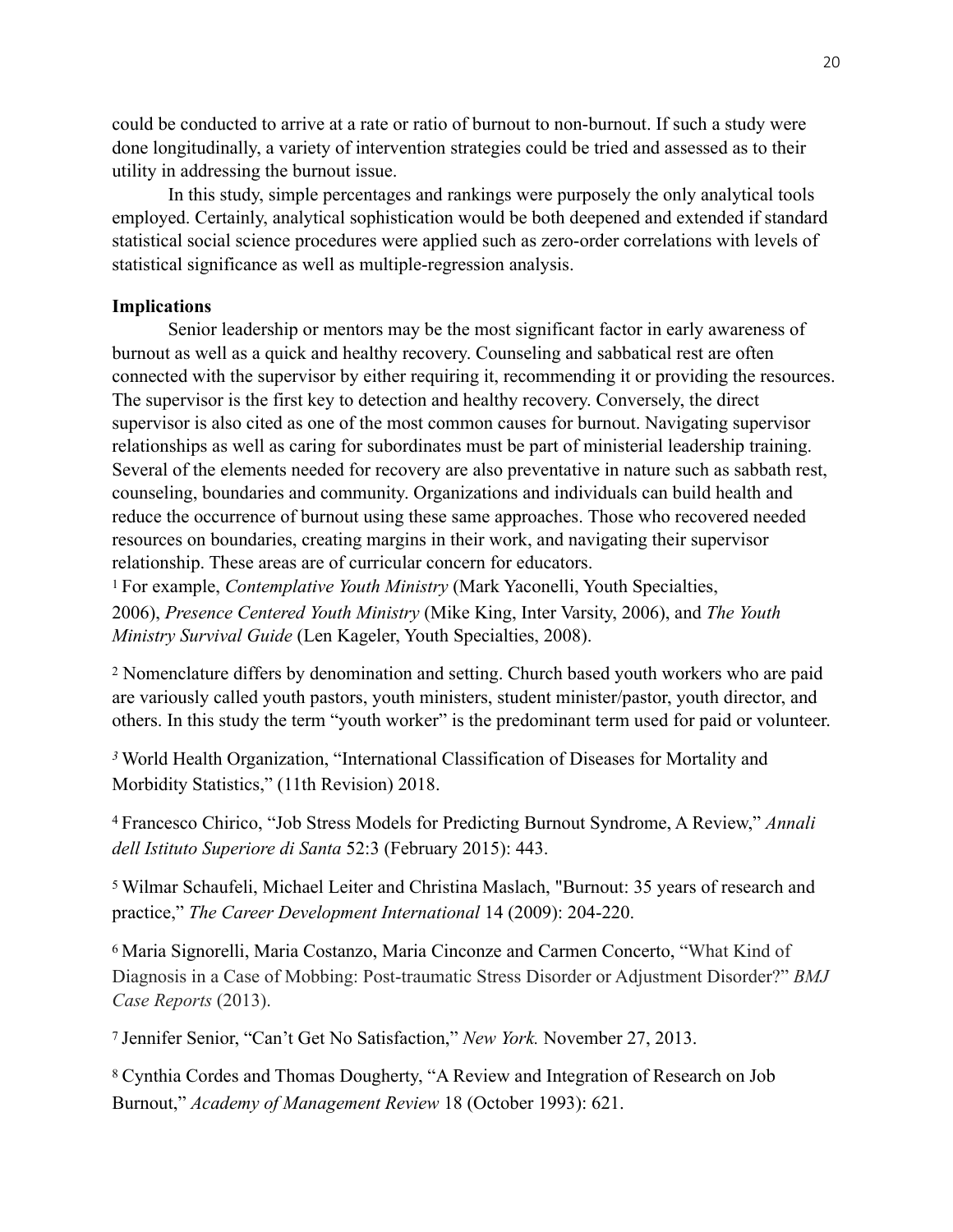<span id="page-20-0"></span>Marja Hatinen, Ulla Kinnunen, Mika Pekkonen and Kalimo Raija, "Comparing Two Burnout [9](#page-1-2) Interventions: Perceived Job Control Mediates Decreases in Burnout," *International Journal of Stress Management* 14 (2007): 220.

<span id="page-20-1"></span><sup>[10](#page-1-3)</sup> Klause-Helmut Schmidt, "Organizational Commitment: A further Moderator in the Relationship between Work Stress and Strain?" *International Journal of Stress Management* 14 (2007): 26.

<span id="page-20-2"></span>Christina Maslach, Wilmar Schaufeli and Michael Leiter, "Job Burnout," *Annual Review of [11](#page-1-4) Psychology* 52 (February 2001): 397.

<span id="page-20-3"></span><sup>[12](#page-1-5)</sup> Nico Schutte, Salla Toppinen, Raija Kalimo and Wilmar Schaufeli, "The Factorial Validity of the Maslach Burnout Inventory-General Survey across Occupational Groups and Nations," *Journal of Occupational and Organizational Psychology* 73:1 (December 2010): 53.

<span id="page-20-4"></span><sup>[13](#page-1-6)</sup> Christina Maslach, "Engagement Research: Some Thoughts from a Burnout Perspective," *European Journal of Work and Organizational Psychology* 20 (January 2011): 47.

<span id="page-20-5"></span><sup>[14](#page-1-7)</sup> Christina Maslach and Michael Leiter, "Early Predictors of Job Burnout and Engagement," *Journal of Applied Psychology* 93:3 (2008): 498.

<span id="page-20-6"></span><sup>[15](#page-1-8)</sup> Carolina Moliner, Carolina, Vincente Martinez-Tur, Jose Peiro, Jose Ramos and Russell Cropanzano, "Relationships between Organizational Justice and Burnout at the Work-unit level," *International Journal of Stress Management* 12:2 (2005): 435.

<span id="page-20-7"></span><sup>[16](#page-1-9)</sup> Michael Leiter and Christina Maslach, "A Mediation Model of Job Burnout," *Research Companion to Organizational Psychology* (2005): 544.

<span id="page-20-8"></span><sup>[17](#page-1-10)</sup> Christina Mashlach and Michael Leiter, "Early Predictors of Job Burnout and Engagement," *Journal of Applied Psychology* 93:3 (2008): 498.

<span id="page-20-9"></span><sup>[18](#page-1-11)</sup> Evangelia Demerouti, Arnold Bakker, Friedhelm Nachreiner and Wilmar Schaufeli, "The Job Demands-Resources Model of Burnout," *Journal of Applied Psychology* 86 (June 2001): 499.

<span id="page-20-10"></span><sup>[19](#page-1-12)</sup> Llorens Bakker, Arnold Schaufeli and Wilmar Salanova, "Testing the Robustness of the Job Demands-Resources Model," *International Journal of Stress Management* 13:3 (August 2006): 378.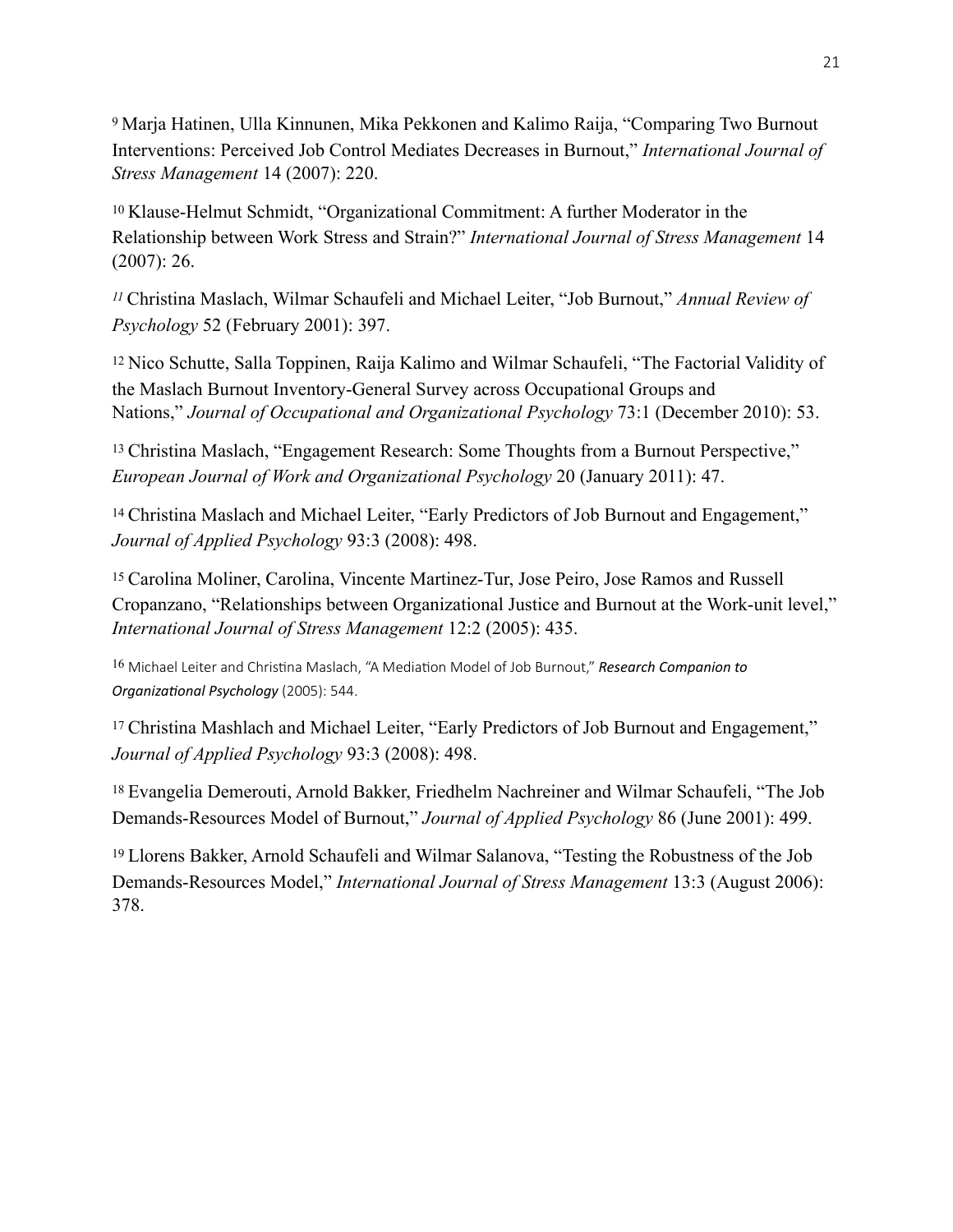<span id="page-21-0"></span><sup>[20](#page-2-0)</sup> Lawyers: Marjorie Silver, Sanford Portnoy and Jean Peters, "Stress, Burnout, Vicarious Trauma and Other Emotional Realities in the Lawyer/Client Relationship," *Touro Law Review*  19:3 (April, 2015): 847. **Oncologists**: Tait Shanafelt and Lotte Dyrbye, "Oncolgist Burnout: Causes, Consequences, and Responses," *Journal of Clinical Oncology* 30:11 (April 2012): 1235. **Human Service Workers:** Vandana Kohli, Jong Choi and Madhavanappaullil Thomas, "Correlates of Job Burnout among Human Services Workers: Implications for Workforce Retention," *Journal of Social Welfare* 69 (2014): 69. **Middle School Teachers:** Chengting Ju, and Jijun Lan, "The Mediating Role of Workplace Social Support on the Relationship Between Trait Emotional Intelligence and Teacher Burnout," *Teacher and Teacher Education* 51 (October 2015): 58. **Dentists:** Han**s** Brake, Michiel Eijkman, Johan Hoodstraten and Ronald Gorter, "Dentists Self-Assessment of Burnout: An Internet Feedback Tool," *International Dental Journal* 55 (2005): 119.

<span id="page-21-1"></span>William Grosch and David Olson, "Clergy Burnout: An Integrative Approach," *Journal of* [21](#page-2-1) *Clinical Psychology* 56 (April 2000): 619.

<span id="page-21-2"></span><sup>[22](#page-2-2)</sup> Andrew Weaver, Kevin Flannelly and David Larson, "Mental Health Issues among Clergy and Other Religious Professional: A Review of Research," *Journal of Pastoral Care and Counseling* 56 (December, 2002): 393.

<span id="page-21-3"></span><sup>[23](#page-2-3)</sup> National Catholic Reporter, "American Baptist Church Send Clergy to the Gym," 40 (2004): 1.

<span id="page-21-4"></span>Dean Hoge and Jacqueline Wenger, *Pastors in Transition* (Grand Rapids, MI: William B [24](#page-2-4) Eerdmans, 2005), 227.

<span id="page-21-5"></span>Leslie Francis, Many Robbins and Keith Wulff, "Assessing the Effectiveness of Support [25](#page-2-5) Strategies in Reducing Professional Burnout Among Clergy Serving in the Presbyterian Church USA," *Practical Theology* 6 (2013): 319.

<span id="page-21-6"></span><sup>[26](#page-2-6)</sup> Christopher Adams, Holly Hough, Rae Proeschold-Bell, Jia Yao and Melanie Kolkin, "Clergy" Burnout: A Comparison Study with Other Helping Professions," *Pastoral Psychology* 66 (July 2016): 147.

<span id="page-21-7"></span><sup>[27](#page-2-7)</sup> Welco, Tonic, David Tomic and Will Evers, "A Question of Burnout among Reformed Church Ministers in the Netherlands," *Mental Health, Religion & Culture* 7:3 (2004): 225.

<span id="page-21-8"></span><sup>[28](#page-3-0)</sup> Kelvin Randal, 2004. "Burnout as a Predictor of Leaving Anglican Parish Ministry," *Review of Religious Research* 46 (September 2004): 20.

<span id="page-21-9"></span><sup>[29](#page-3-1)</sup> Siw Tone Innstrand, "Occupational Differences in Work Engagement: A Longitudinal Study among Eight Occupational Groups in Norway," *Scandinavian Journal of Psychology* (June 2016): 338-349.